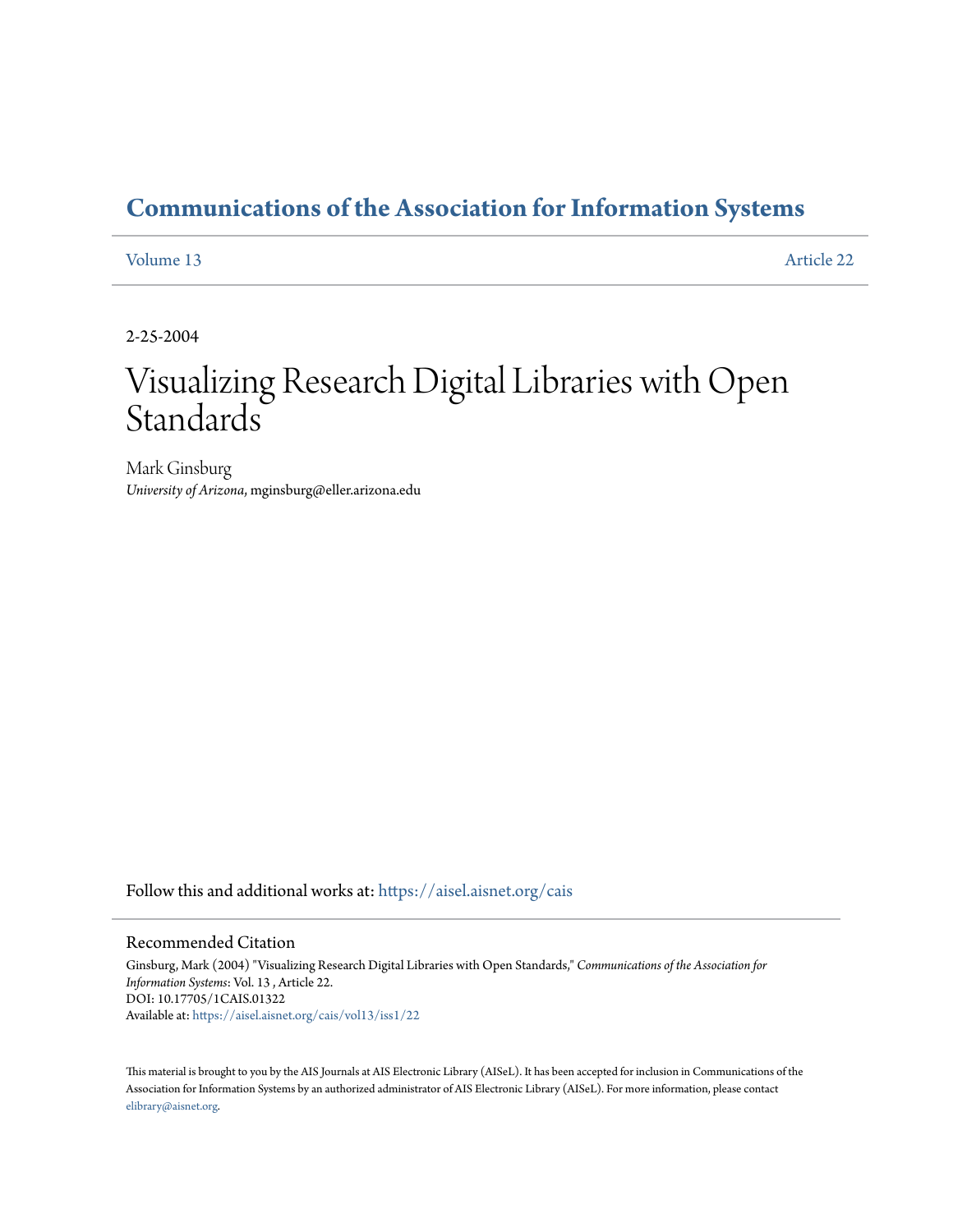

## **VISUALIZING RESEARCH DIGITAL LIBRARIES WITH OPEN STANDARDS**

Mark Ginsburg *Management Information Systems Department University of Arizona*  mginsbur@eller.arizona.edu

#### **ABSTRACT**

Large scale research Digital Libraries (DLs) have a large array of potentially useful metadata. Yet, many popular DLs do not provide a convenient way to navigate the metadata or to visualize classification schema in the user session. For example, in the broad world of Management Information Systems (MIS) research, a high-level overview of MIS topics and their interrelationships would be useful to navigate a MIS DL before zooming in on a specific article. To address this obstacle, this paper describes a prototype, the Technical Report Visualizer System (TRV), which uses a wide variety of open standards to expose DL classification metadata in the navigation interface. The system captures MIS article metadata from the Open Archives Initiative (OAI) compliant arXiv e-Print archive at Cornell University. The OAI Protocol for Metadata Harvesting (OAI-PMH) is used to collect the topic metadata; the articles' Association for Computing Machinery's (ACM) Computing Classification System codes. We display the topic metadata in a Java hyperbolic tree and make use of XML conceptual product and implementation product standards and specifications, such as the Dublin Core and BiblioML bibliographic metadata sets, XML Topic Maps, Xalan and Xerces, to link user navigation activity to the abstracts and full text contents of the articles. We discuss the flexibility and convenience of XML standards and link this effort to related digital library visualization approaches.

**Keywords**: digital library visualization, MIS Classification, XML, XML topic maps, metadata, OAI-PMH, ARXIV, ACM CCS, ACM/IEEE CC2001, INSPEC

#### **I. INTRODUCTION**

Several limitations exist in accessing and retrieving science and engineering documents from the various large-scale digital libraries (DLs) that researchers enjoy today. Determining trends or locating topical articles in specialized areas involves searching disparate web and non-web based sources, usually with full-text or fielded search. Information foraging in this manner becomes cumbersome with no easy way to compare and classify articles into well-defined topics [Tennant 2000]. Relating keywords and subject matter to specific topics in attempt to compare articles is a difficult and time-consuming part of this process.

In effort to alleviate the problems associated with synthesizing information from different sources, several organizations developed large-scale research article repositories that are classified to varying degrees according to predetermined schemes. For example, the arXiv.org e-Print archive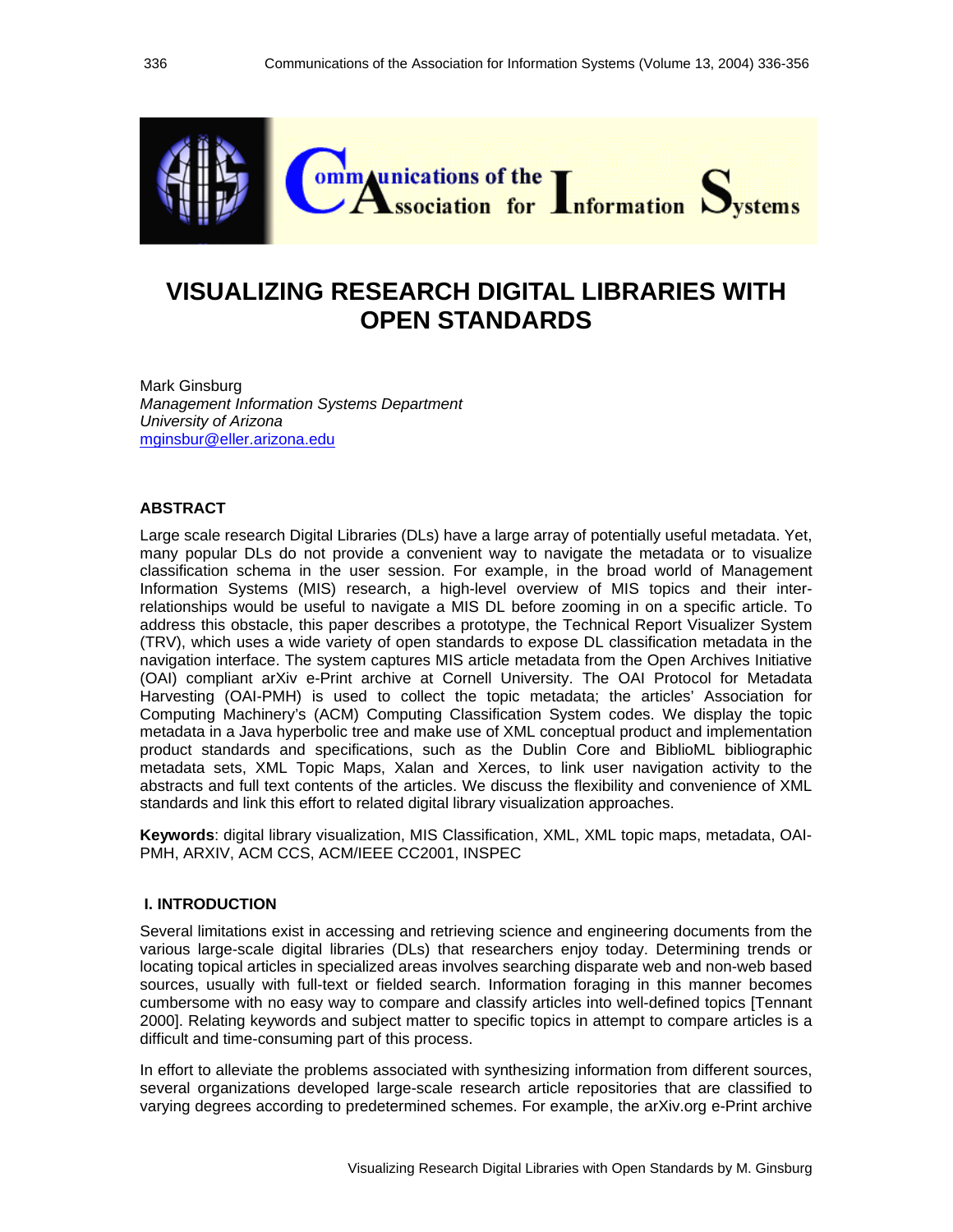at Cornell University, which houses over 200,000 scientific papers on physics, mathematics, and computer science organizes the topics according to standard classification schemes. Computer science papers submitted to the arXiv contain author-supplied codes based on the Association for Computing Machinery's (ACM) 1998 Computing Classification System (CCS1998) [Coulter, French et al. 1998].

However, most repository systems such as arXiv or the ACM Digital Library (http://www.acm.org/dl) do not present classification metadata in a visual interface. Thus, the user is burdened to construct various fielded searches to locate and compare articles by code. For example, the ACM classification search is not part of the top-level documentation. A researcher must consult the classification scheme and then learn that a fielded search to locate, e.g., heterogenous database research papers (CCS1998 code: H.2.5) must take the form "+primaryccs:H.2.5". The interface burden is an unnecessary obstacle between the information (data and metadata) contained in the archive and the prospective readership. The high-level solution is an overlay of the classification metadata into an interface that allows the user a simple way to explore and navigate the classification scheme.

Fortunately, open standards (mostly falling under the XML umbrella) exist to simplify the intertwining of classification schema in the researcher's digital library navigation experience. Before exploring this point further, we first describe briefly related work in the area.

#### **RELATED WORK**

The activity in digital library visualization is significant. The following are examples:

- To accommodate the general library user in an Internet web browsing setting, the Scholastica Project, overlays the Library of Congress Classification (LCC) captions on a visual representation of library shelves[Beagle 2003]. The system provides drill-down capabilities. The user interface, based on the Visual Net XML platform, is intuitive and resembles books grouped by LCC captions on a traditional library shelf.
- If the search space and the potential audience are both broad, algorithms such as a Kohonen self-organizing map (SOM) technique may be used to generate two dimension concept maps. SOM maps are widely used in conjunction with various visualization strategies; for example the comparison of fisheye and fractal views in a broad Internet search task [Yang, Chen et al. 2003]. These authors report that the concept subspaces may overload the user (excessive 'visual load') and visualization strategy is an important consideration.
- Concept maps may be generated with Latent Semantic Indexing [Deerwester, Dumais et al. 1990]. This technique has been applied in numerous specialized domains, for example in biomedicine [Chute, Yang et al. 1991].
- The Alexandria Digital Earth project visualizes geospatial data [Hill, Janée et al. 1999] using the ADEPT digital library architecture [Janée and Frew 2002] which provides logical "buckets" for metadata collection descriptions.
- The GenNav project [Bodenreider 2002] provides an interface to link a large glossary of genetic terms to the visualization of gene ontology pathways for biomedical researchers.

In this paper, we narrow the consideration to a Digital Library with one or more well established *a priori* classification structures and a domain-specific audience, for example MIS and CS researchers. The rest of the paper is devoted to answering the research question "Can we make use of open standards to link classification structures to the digital library user's navigation session in a convenient and flexible manner?" in the affirmative by discussing the design and implementation of two prototypes, the Technical Report Visualizer (TRV) and an extension to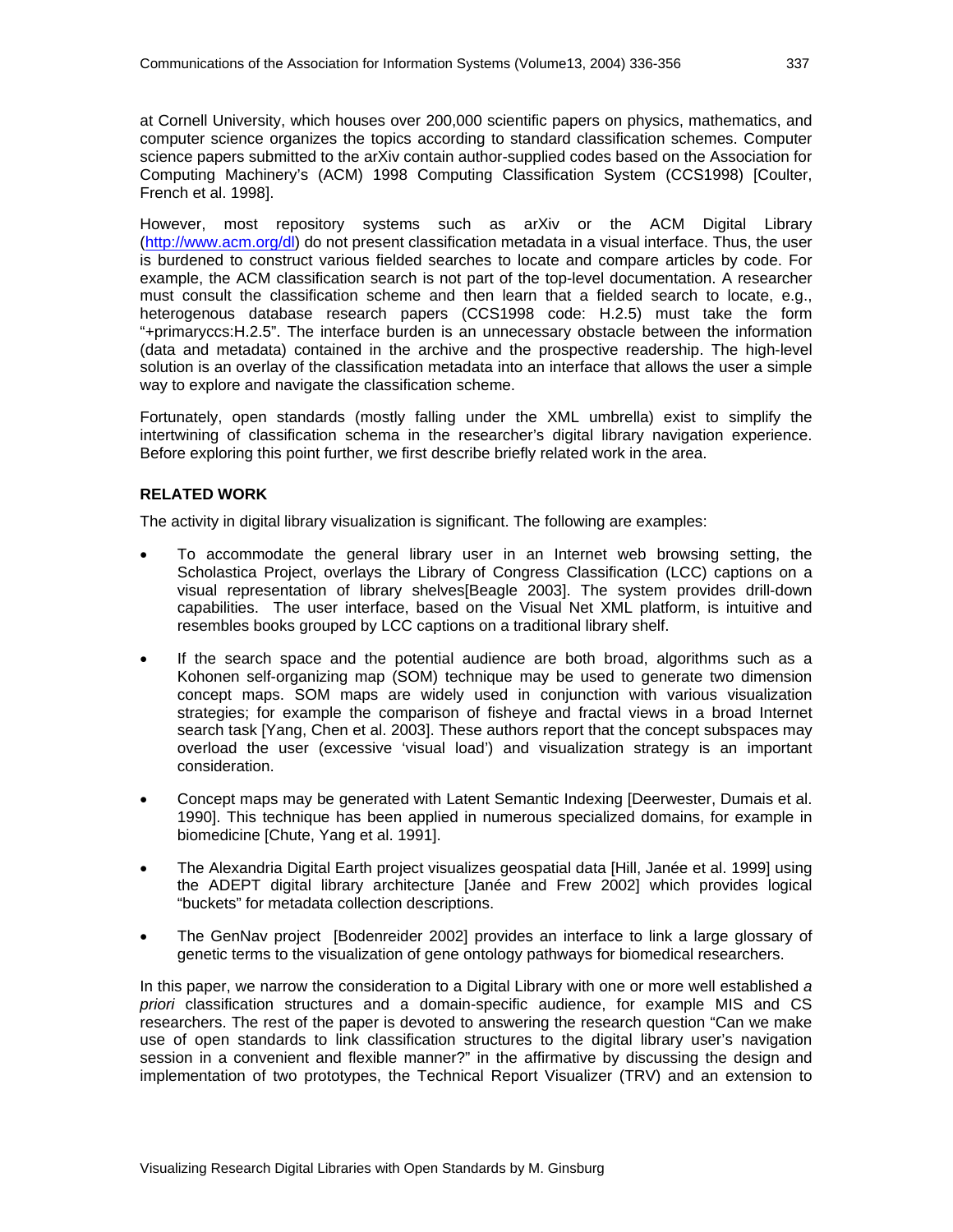accommodate multiple classification views, TRV2. During this discussion we will show how the XML suite of standards are advantageous, in particular XML Topic Maps (XTM).

We first discuss XML conceptual and implementation product standards, introduce process standards, and diagram their interplay in Section II. In Section III, we provide a background on MIS classification schemes domains..In Section IV, we present the TRV and TRV2 system architectures to understand how the XML components are combined to provide multiple classification overlays to the digital library user. We conclude in Section V with a discussion of the logical next step in DL Visualization process standard development; an expansion of digital library visualization to include articles that do not have *a priori* classification.

#### **II. THE FLEXIBILITY OF XML STANDARDS**

The basic XML 1.0 specification first released in 1998 and now in its third edition [Bray, Paoli et al., 2004] focuses on a well-defined service: the interchange of extensible documents. This interchange evolves the HTTP standard, which allows the networked sharing of hypermedia resources with a predefined tag set. XML allows self-authored tags thus permitting extensible documents. From this core standard, numerous additional standards were developed that depend on the original specification.

To illustrate this point, we can sketch a path of some of the iterative XML work, with the World Wide Web Consortium (W3C) Recommendation date in parentheses. W3C working groups issue drafts in each XML area with the goal of W3C recommendation status.

For example, XML Namespaces (1/14/99) [Bray, Hollander et al., 1999] bind document element prefixes to URIs. XMLBase, (6/27/01) [Marsh, 2001], provides URI Services to XLINK. XLINK, introduced at the same time, allows an XML document to reference another. The XPATH language (11/6/99) [Clark and DeRose, 1999] allows more than a simple cross-reference: for the first time, it specifies ways to reference internal portions of other XML documents. Around the same time, XSLT (11/16/99) [Clark, 1999] specified a transformation language to transform one XML tree to another. XPointer, based on the XPATH language, (3/25/03) [Grosso, Maler et al., 2003], is another internal document reference set of techniques. And one of the newest, XEvents (8/4/03) [McCarron, Pemberton et al., 2003], defines event listeners and event handlers with DOM Level 2 event interfaces. "The result is to provide … an interoperable way of associating behaviors with document-level markup" [Anonymous 2001]. The focus is shifting from the mere transfer of extensible documents to the new question, "what can we make these documents do?" Part of this new emphasis is DOM, the Document Object Model. DOM is a platform- and language-neutral interface that will allow programs and scripts to access and update the content, structure and style of documents dynamically; the area of another W3C Working Group (http://www.w3c.org/DOM/)

The theme is a new generation of standards building on those in the recent past. They give rise to implementation product standards [Cargill 1989] - tangible software products. Using the W3C XML Recommendations, many implementation standards come from the Apache XML Project (http://xml.apache.org). For example, The Apache website, http://xml.apache.org/, states, "The goals of the *Apache XML Project* (part of The Apache Software Foundation) are:

- to provide commercial-quality standards-based XML solutions that are developed in an open and cooperative fashion,
- to provide feedback to standards bodies (such as IETF and W3C) from an implementation perspective, and
- to be a focus for XML-related activities within Apache projects".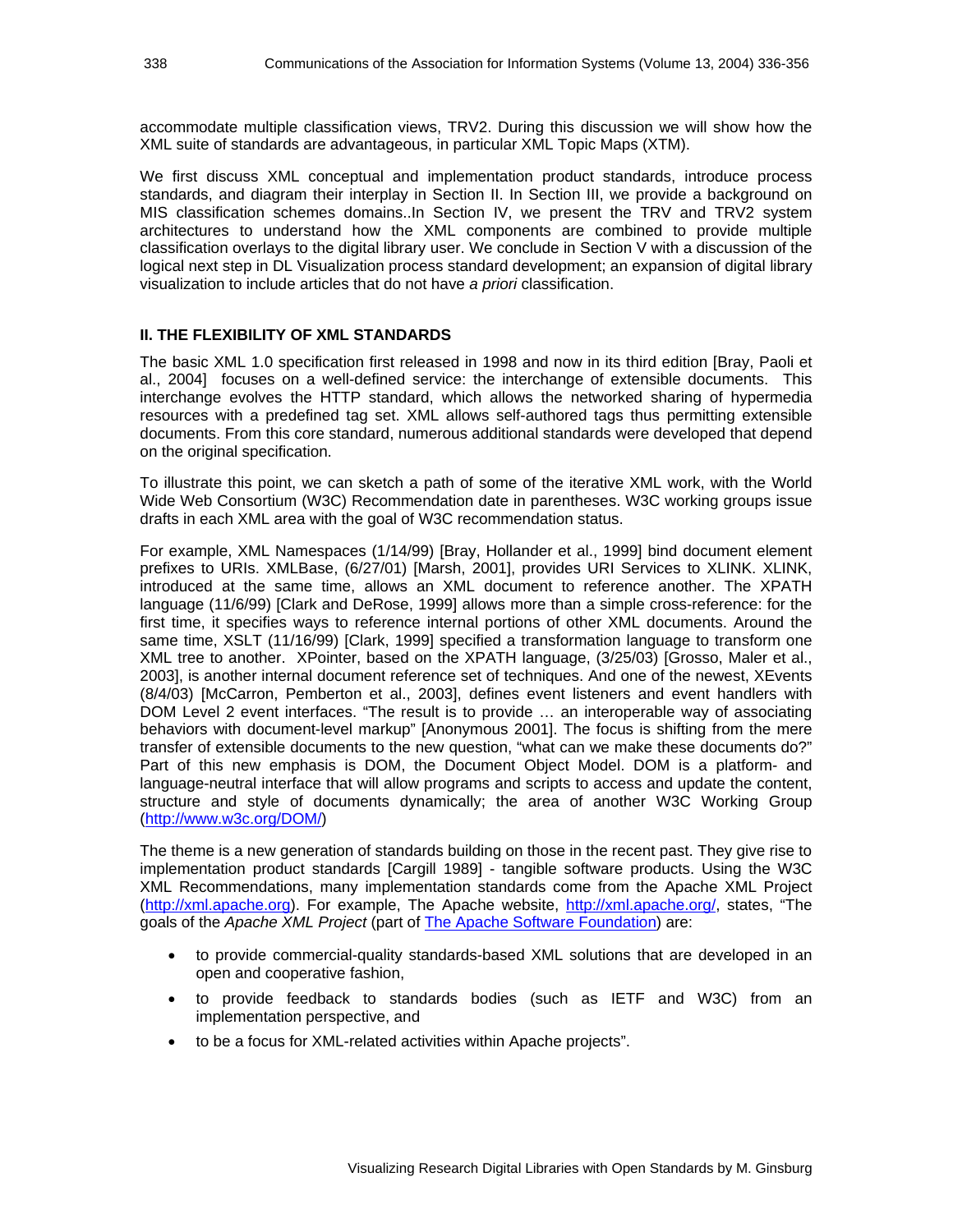To give two examples of implementation product standards from Apache, Xerces "provides worldclass XML parsing and generation. Fully-validating parsers are available for both Java and C++, implementing the W3C XML and DOM (Level 1 and 2) standards … The parsers are highly modular and configurable. Initial support for XML Schema (draft W3C standard) is also provided." Xalan "provides high-performance XSLT stylesheet processing. Xalan fully implements the W3C XSLT and XPath recommendations<sup>1</sup>"

The overall goal of the TRV system, digital library classification visualization, is made possible by the judicious use of a number of the aforementioned XML standards. This type of standard "is inherently mutable . . . a standard that describes an expected outcome for a future need . . . the process, by definition, must be somewhat vague, to allow technology and the market to change without obsoleting the standard, and the future orientation of the standard means that its description of a process must be even more hazy" [Cargill 1989]. Thus, while underlying document exchange mechanisms may change, but the overall result, flexible DL traversal, remains the same.

In today's computing environment, digital libraries are still in their infancy. One of the usability problems is that DL metadata is often obscured from the user to some degree. In the ACM DL, the existing query system makes it difficult to utilize the classification metadata. To simplify our development, we make use of a convenient framework for metadata exchange, the Open Archives Initiative Protocol for Metadata Handling (OAI-PMH) [Lagoze and Van de Sompel 2001]. This protocol allows service providers to capture metadata from conformant DLs (the metadata is "harvested" in OAI-PMH terminology and comes across the network as an XML byte stream). Using OAI-PMH, Java servlets and hyperbolic tree applets, and XML standards from the W3C and Apache, a process standard of DL classification visibility can be shaped. An important property of the standard is flexibility. No single visualization approach can satisfy all audiences and similarly, no single classification tree can adequately describe a given DL. Hence it is important to build adaptability into the system. The remainder of the paper describes two reference implementations of this process standard, the Technical Report Visualizer System (TRV) and an extension, TRV2.

The interplay of OAI-PMH, Java, and various XML conceptual, implementation and process standards in digital library visualization is shown in Figure 1.

The system presented in this paper, the Technical Report Visualizer, is a reference implementation addressing Process Standard #1, "Overlay of Classification Metadata to Facilitate Digital Library Navigation", in Figure 1.

#### **III. CLASSIFYING THE TOPICS OF MANAGEMENT INFORMATION SYSTEMS RESEARCH**

 The Management Information Systems (MIS) field is difficult to define independently from reference disciplines. Attention has been given to its problematic evolution as a separate scientific field, focusing on its lack of paradigmatic framework and fragmentation of research topics. which can be as diverse as economics, computer science, management theory, and behavioral science. In addition, research in the MIS field tends to shift focus rapidly and lacks overall coordination among its members [Banville, Landry et al. 1989]. As a result of its fluid, multidisciplinary nature, understanding the current state of MIS research is no easy matter.

#### **BUILDING A CLASSIFICATION MODEL FOR MIS**

Several attempts were made in the last 20 years to classify and map the development of MIS as a separate academic field. For example, Culnan [Culnan and Swanson 1986; Culnan 1987] demonstrated in her Co-Citation Analyses that distinct clusters of research were emerging within

1

<sup>1</sup> http://xml.apache.org/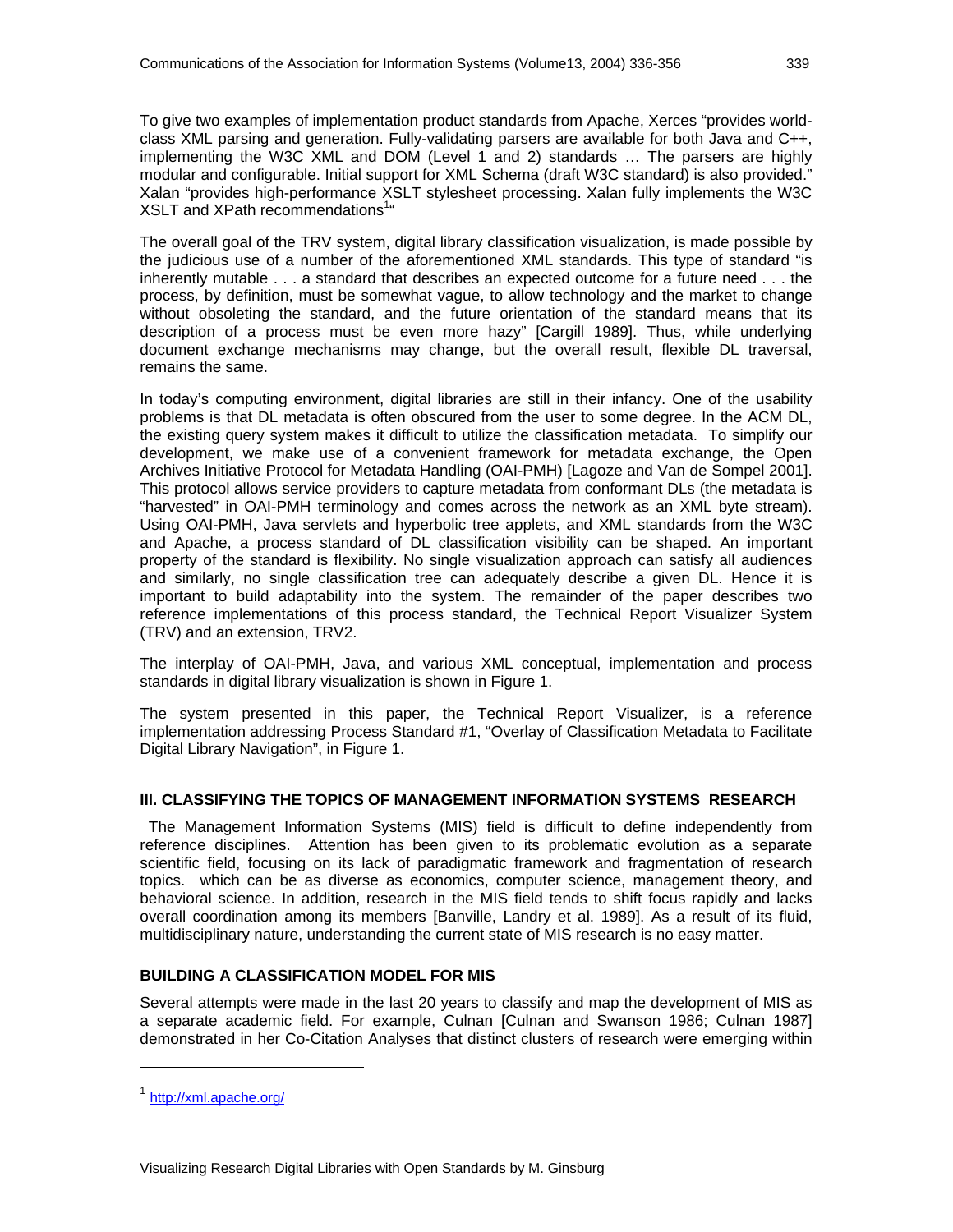the field during the late 1980's. Source articles were gathered from a wide range of journals including MIS Quarterly, Communications of the ACM, Management Science, and several IEEE



Figure 1. A Family of XML Standards Feed Digital Library Process Standards.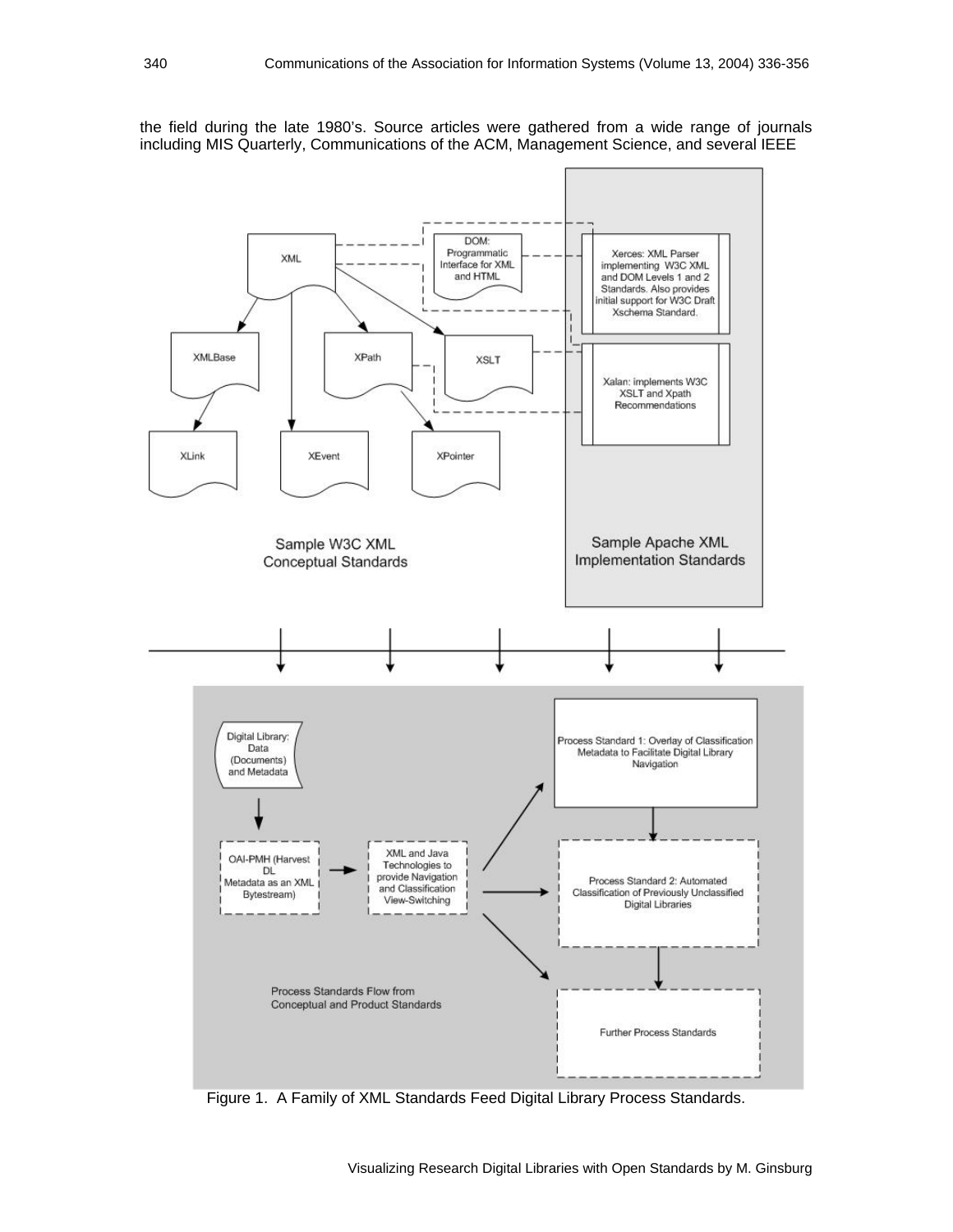periodicals. Bibliographies were then compiled that contained all the articles that cited at least two prominent authors within each research cluster. Culnan determined that, despite the emergence of research clusters, the MIS field remained fragmented based on the scattered distribution of research publications.

While Culnan's efforts focused on developing a map of the intellectual structure of MIS based on research patterns, others such as Barki, et al attempted to develop a keyword classification system that would codify the entire set of topics that comprise the MIS discipline [Barki, Rivard et al. 1988; Barki, Rivard et al. 1993]. In addition, Barki et al. intended their IS Keyword Classification Scheme to facilitate the development of computerized information retrieval systems, customized for the IS field.

In computer science and MIS Digital Libraries, several classification schemes are possible: the ACM's Computing Classification System (CCS)<sup>2</sup> [Coulter, French et al. 1998] for Communications of the ACM and arXiv, the CoRR system, the joint ACM/IEEE CC2001 curriculum<sup>3</sup> and the INSPEC system<sup>4</sup> for IEE and IEEE journals. For example, in the CCS hierarchy, most MIS articles are classified under CCS Node "H" (Information Systems) and/or "I" (Computing Methodologies) whereas with INSPEC, MIS falls under C7100 and D2010. In CC2001, MIS articles might fall under any number of "IS" (Intelligent Systems), "IM" (Information Management), "HC" (Human-Computer Interaction) or "SE" (Software Engineering) nodes.

#### **RESEARCH DIGITAL LIBRARIES AND THEIR METADATA**

In the mid-1990s, the rapid ascent of the World Wide Web (WWW) made it much easier for technical report authors and conference organizers to post MIS articles online. Some MIS journals soon followed suit. Digital libraries encompassing MIS themes proliferated; some with classification data and some without. These libraries include NEC's CiteSeer, and the Los Alamos National Lab's Computing Research Repository (CoRR) under the aegis of Cornell University's e-Print Archive. Professional societies, such as the ACM and IEEE, offer collated digital libraries of their journal and conference offerings. There is also an effort by Georgia State University researchers to collate key MIS journals in the ISBib project [Chua, Cao et al. 2002]. Another meta-level effort is the Computing and Information Technology Interactive Digital Educational Library (CITIDEL; http://www.citidel.org/) that uses the OAI-PMH to harvest records from conformant member collections, such as the ACM DL, ACM CHI, and the DBLP Computer Science Bibliography. Note that the existence of a classification scheme for a set of publications does not automatically mean the corresponding digital library uses it. For example, as of this writing the IEEE XPlore DL does not offer the user the chance to use the INSPEC scheme to search the archive. Table I shows a selection of research digital libraries and the classification schema available from their UI search features.

#### **ACCESSING DIGITAL LIBRARY METADATA WITH THE OPEN ARCHIVES INITIATIVE (OAI) STANDARD**

Networked digital libraries are of limited usefulness if they stand isolated, with no way to interchange data about their collection; i.e. their metadata. To build the vision of a global digital library [Fox and Marchionini 1998] standards are called for to facilitate networked transfer of information about DL collections and subcollections. The standards should specify the syntax and

l

<sup>&</sup>lt;sup>2</sup> http://www.acm.org/class/1998/overview.html provides the high-level overview of the ACM CCS system.

<sup>3</sup> http://www.computer.org/education/cc2001/

 $4$  IEE information on the INSPEC classification scheme is available at:

http://www.iee.org/Publish/Support/INSPEC/Document/Class/index.cfm; the INSPEC Thesaurus, based on the INSPEC classification, is available at: http://ieeexplore.ieee.org/lpdocs/epic03/xplorehelp/thesaurus.htm.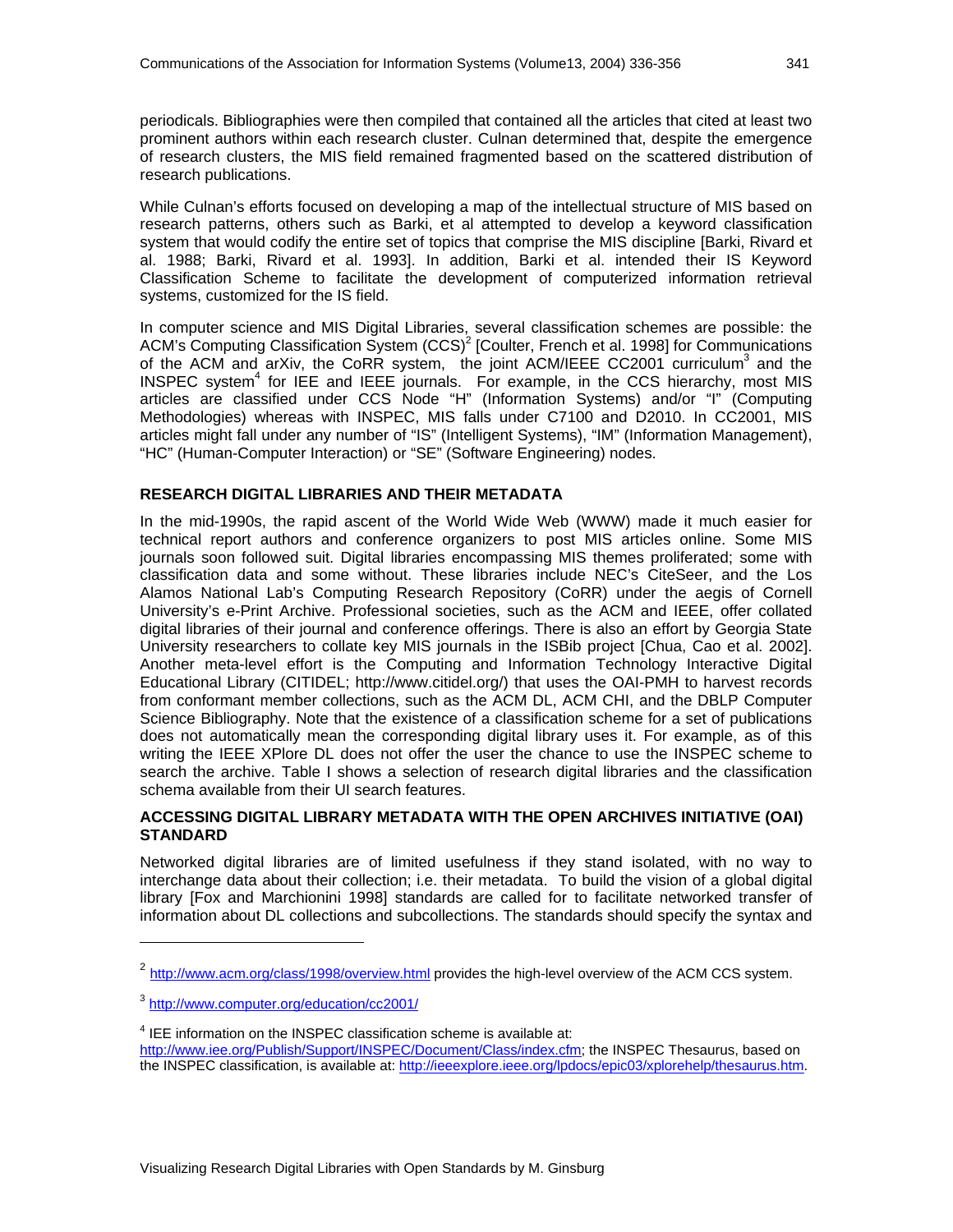network protocol(s) to construct such queries. Protocols under the umbrella of the Open Archives Initiative (OAI) [Breeding 2002; Cole, Habing et al. 2002] such as the OAI Protocol for Metadata Harvesting (OAI-PMH) answer precisely this need<sup>5</sup>. OAI was designed to be a catalyst to the establishing of a low-entry and well-defined interoperability framework applicable across domains [Lagoze and Van de Sompel 2001]. OAI-PMH allows users to make date-based harvesting requests on the archive.

Table 1: A Selection of Research Digital Libraries and their URLs.

| Research Digital Library                                                        | <b>URL</b>                                                  | Supports<br>OAI-<br>PMH? | <b>Classification Schemes</b><br>available in the User Interface                             |
|---------------------------------------------------------------------------------|-------------------------------------------------------------|--------------------------|----------------------------------------------------------------------------------------------|
| <b>NEC's CiteSeer</b>                                                           | http://citeseer.nj.nec.com/                                 | <b>No</b>                | None                                                                                         |
| The Los Alamos National Lab's<br><b>Computing Research</b><br>Repository (CoRR) | http://xxx.lanl.gov/archive/cs/intro.html                   | <b>No</b>                | ACM CCS and CORR/arXiv<br>(internal) <sup>6</sup>                                            |
| Association for Information<br>Systems (AIS): CAIS, JAIS,<br>MISQ, eMISQ        | http://aisnet.org/                                          | <b>No</b>                | None                                                                                         |
| <b>ACM DL</b>                                                                   | http://www.acm.org/dl/                                      | No.                      | ACM CCS                                                                                      |
| <b>IEEE XPlore DL</b>                                                           | http://ieeexplore.ieee.org/Xplore/DynW<br>el.jsp            | <b>No</b>                | None                                                                                         |
| Georgia State University's<br><b>ISBib</b>                                      | http://readable.eci.gsu.edu:8080/exam<br>ples/servlet/isbib | <b>No</b>                | None                                                                                         |
| Cornell University's e-Print<br>Archive                                         | http://www.arxiv.org/                                       | Yes                      | For CS Archive, ACM CCS<br>plus CORR/arXiv                                                   |
| Virginia Tech's CITIDEL                                                         | http://www.citidel.org/                                     | Yes                      | ACM CCS, CC2001,<br>CORR/arXiv, and Mathematical<br>Subject Classification 2000 <sup>7</sup> |

#### **IV. THE TRV PROTOTYPE: VISUALIZING THE ARXIV CITATION TOPICS**

The stage is now set to present a reference implementation of a classification overlay using XML standards: the Technical Report Visualizer (TRV). TRV provides an intuitive navigation interface to the Management Information Systems subset of the arXiv computer science papers<sup>8</sup> via a hyperbolic-tree- based visual map of the ACM code metadata with hyperlinks to the full text. The system uses a wide variety of XML conceptual product and implementation product standards from the World Wide Web Consortium (W3C) and the Apache XML Project. Of particular interest is the system's use of XML Topic Maps (XTM) [Auillans 2002]. The XTM standard facilitates locating and managing information through topic organization and relationship. Within an XTM,

1

<sup>&</sup>lt;sup>5</sup> http://www.openarchives.org/ has information on internationally funded OAI projects as well as OAI software and industry news.

<sup>6</sup> http://arxiv.org/new/cs.html

<sup>7</sup> http://www.ams.org/msc/

<sup>&</sup>lt;sup>8</sup> The TRV prototype is accessible at: http://louvain.bpa.arizona.edu/trv/tree.html - to run it, the Java 2 plugin is required.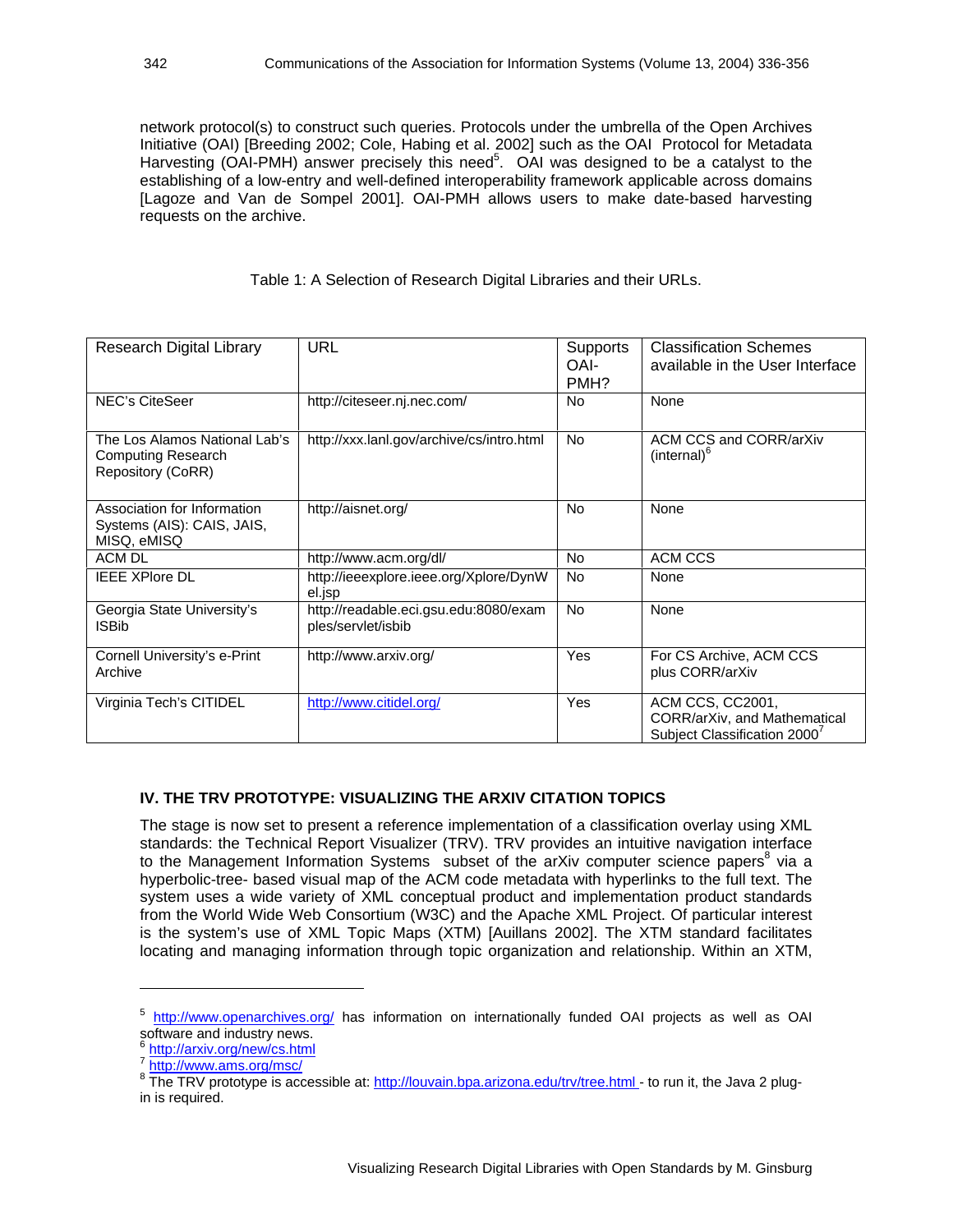topics are linked to form a semantic network of information. This organized view of related topics lends itself well to visualization [Auillans 2002]. Later in this section, we present TRV2, an extension to provide multiple classification views.

Using OAI-PMH, the Technical Report Visualizer (TRV) system harvests classification metadata from the Cornell arXiv e-Print Technical Report archive. The arXiv collection gathers ACM CCS1998 classification codes [Coulter, French et al. 1998] from the author(s) upon submission; the TRV system harvests them and shows the ACM scheme in a hyperbolic tree representation for the researchers. Using the tree interface, the original TRV system allowed the users navigate the ACM classification scheme. The system requires XML Topic Maps [XTM], one XTM file per classification scheme, and BiblioML citation records. BiblioML is an XML specification (not a standard) based on the International Federation of Library Associations and Institutions (IFLA) UNIMARC classification format [Anonymous 1994; Sévigny and Bottin 2000; Cover 2001]. In related work on citation management, BiblioML was used to provide a middle ground, or 'hub', between the 'spokes' EndNote (Windows) and BibTeX (Unix) [Ginsburg 2004]. In the TRV system, Dublin Core citation metadata is fetched from arXiv and transformed to BiblioML using XSLT. There is no intrinsic advantage of BiblioML (it was a legacy decision made in the Open Citation System [Ginsburg 2004]) and the native arXiv Dublin Core metadata set would serve just as well

The system encodes a Classification Tree (for example, ACM CCS1998) manually as an XTM file [Mason and al. 2000] file. XTM is an official ISO/IEC standard that allows representing the parent/child relationships. Metadata is fetched and converted to BiblioML format. These records include a hyperlink pointing back to the full content. We use the BiblioML "Note" element of type "SubjectAccess" to store the ACM Classification of each citation using an Xlink reference (see Appendices I and II for sample BiblioML records). Multiple classifications can be handled here (cf. Appendix II); our "Note" format uses the prefix as the name of the tree (e.g. ACM CCS) and the suffix as the node label, e.g. "H.2.1". A pound sign ("#") is the delimiter. More detail on the technical details of the implementation are given in [Keippel and Watson 2002]. Appendices I, II, and III for sample listings of BiblioML and XML Topic Map files used by the TRV system

#### **THE TRV SYSTEM IS BUILT ON XML CONCEPTUAL AND IMPLEMENTATION PRODUCT STANDARDS**

Since the arXiv DL stores its metadata records in Dublin Core XML format, and the OAI-PMH protocol streams results from metadata harvests in XML as well, it is natural for our system to use XML technologies to process OAI-PMH harvest records, match them to our XML Topic Map(s), display them with the applet, and transform them with the servlet.

Appendix IV summarizes the XML technologies used in the TRV prototype. Most of the conceptual product standards are under the aegis of the W3C and most of the implementation product standards come from the open source Apache XML project (Figure 1). The high availability and rapid development of these standards means the TRV modular system is able to take advantage of advances in any of its underlying components.

#### **COMMENTS ON OUR INFORMATION VISUALIZATION STRATEGY**

In the large field of information visualization, some key summary lessons can be drawn [Hearst 1999]. One of them is to provide the user with a way to jump around quickly; what the user sees on the screen can trigger a secondary goal and the user should be able to jump quickly to that goal – the idea of support for "berrypicking" [Bates 1989]. Another goal of the interface should be to support learning. The user, while interacting with the interface over time, can learn more about the underlying structure of the document collection. This idea is supported by the hyperbolic interface [Pirolli, Card et al. 2000; Pirolli, Card et al. 2001] that we use in our TRV prototype, we use the effective hyperbolic interface in the top frame, while providing detailed results using XML and XSL in the bottom frame.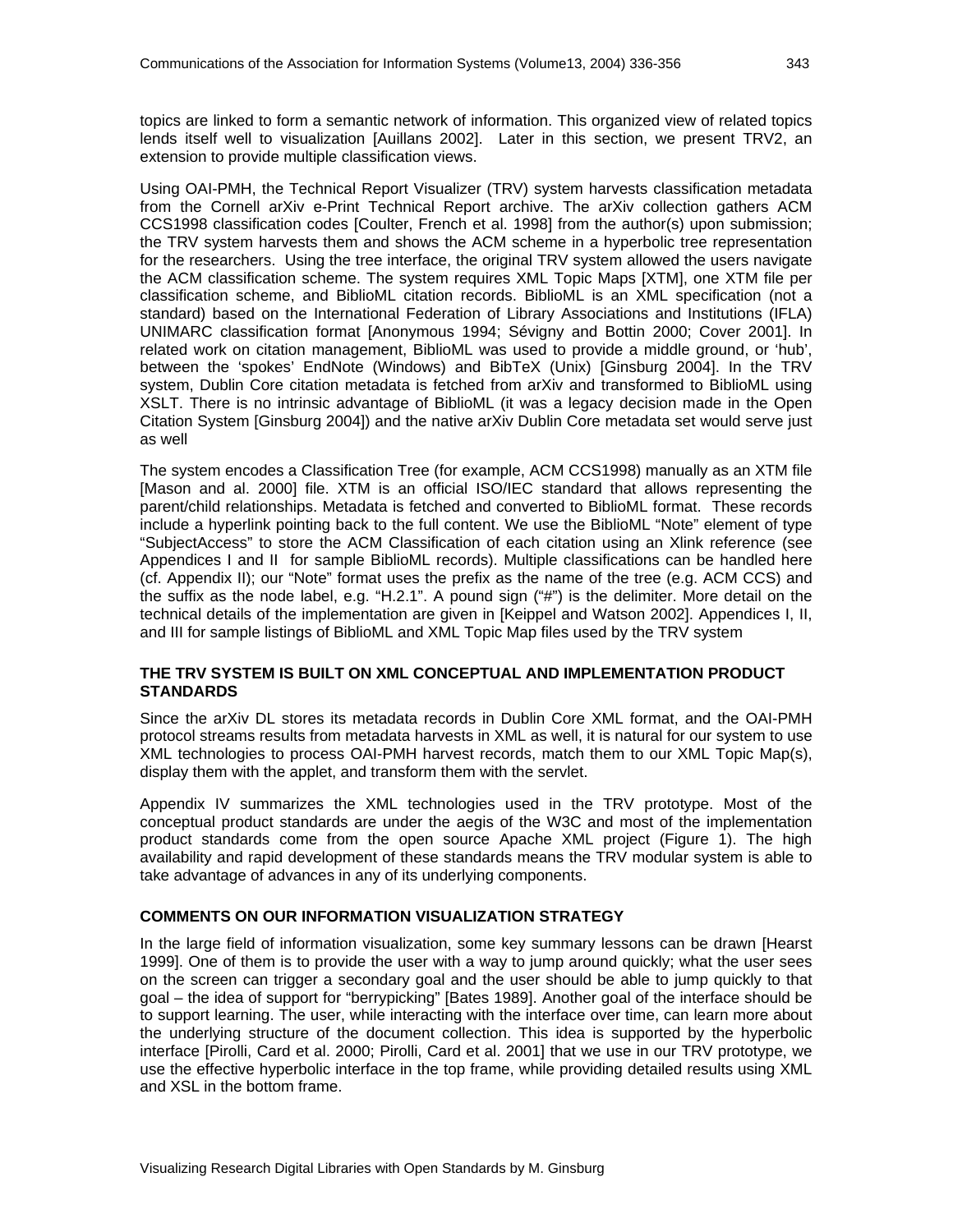In Figures 2 through 4 in the next subsection, the TRV system shows an example of "Focus + Context" information visualization [Green, Marchionini et al. 1997] [Leung and Apperley 1994] [Plaisant, Carr et al. 1995]. This type of visual organization was shown to lead to faster and more intuitive user navigation [Pirolli, Card et al. 2000; Pirolli, Card et al. 2001; Börner and Chen 2002]. The Focus + Context frames give the users clues in both windows to help locate information more quickly to "reduce the cost structure of information" [Card, Mackinlay et al. 1999]. This approach is consistent with the general knowledge management literature [Davenport and Prusak 1998] [Nonaka 1994] [Ginsburg 1998; Ginsburg 1999]; for example, inside a company the professional authors spend time and effort creating documents. Hence if interested professional readers cannot locate the authors' work products in a timely and effective manner the knowledge management practice is poor and can stand improvement.

However, a hyperbolic interface is not a panacea that will always meet the users' requirements. If the tree structure is overly dense, not enough screen real estate is available to navigate the structure easily. This problem points out an advantage of our modular approach, which separates the visualization strategy from the XML-based processing. The system can easily be modified to suit other navigation approaches and underlying structures. Note that the visualization strategy (realized with a set of Java components) is completely decoupled from the metadata harvesting and transformation (realized with a set of XML components). Thus the process standard is mutable simply by swapping or extending components. New implementation standards can be developed easily. The next subsection details such a process evolution; the TRV2 system.

#### **TRV2: EXTENDING THE CONCEPTUAL PROCESS STANDARD WITH MULTIPLE VIEWS AND NODE MEMBERSHIP CONTEXT CLUES**

There is no compelling reason to box the users into one classification scheme in a visualization interface. Therefore, a key design requirement is to allow dynamic changes of the view inside the user session. Different views can accommodate multiple taxonomies on the same document archive, or different levels of user expertise in the subject area (such as University researchers versus K-12 students). In an extension to the original TRV system, students Luis Chaboya and Christopher Willard implemented dynamic runtime view switching between CCS1998 and  $CC2001$  to build TRV2<sup>9</sup>. In addition, the extension addressed a drawback of the original TRV system: in the initial effort, the tree nodes did not indicate the citation population underlying a given node. Thus the users, when traversing the tree and selecting a node, had no way of knowing ahead of time how big a result set to expect in the bottom frame. This lack of context is a serious deficiency in many tree-based approaches. We approached it in TRV2 with two proof of concept population context strategies, both present in the new interface for the user to choose. The first new population context clue is "Colorization", where nodes with more members are given a higher intensity color (the basic system starts each level in the tree with the same color). The second is "Box Size", where an enlarged border is used for nodes with more members. In both context extension strategies, the number of citations encompassed by the node are also indicated in square brackets as a suffix to the node label.

This extension allows each BiblioML file to store multiple encodings. On the front-end, the user can select a particular view and the Tree Visualizer Servlet and Applet will work with the selected Topic Map. The approach requires preparation of a new Topic Map file for each new view provisioned, and the additional "Note" encoding (Appendix II shows a sample listing) in the BiblioML files. Documents already classified with the CCS1998 scheme were given an extra CC2001 classification manually. Appendix V shows the overall architecture of the TRV2 system.

Figures 2, 3, and 4, taken from the TRV2 system, demonstrate runtime view switching and the colorization and box size population context strategies. In Figure 2, we see an example of

-

<sup>&</sup>lt;sup>9</sup> The TRV2 prototype is accessible at: http://louvain.bpa.arizona.edu/trv2/tree.html - to run it, the Java 2 plug-in is required.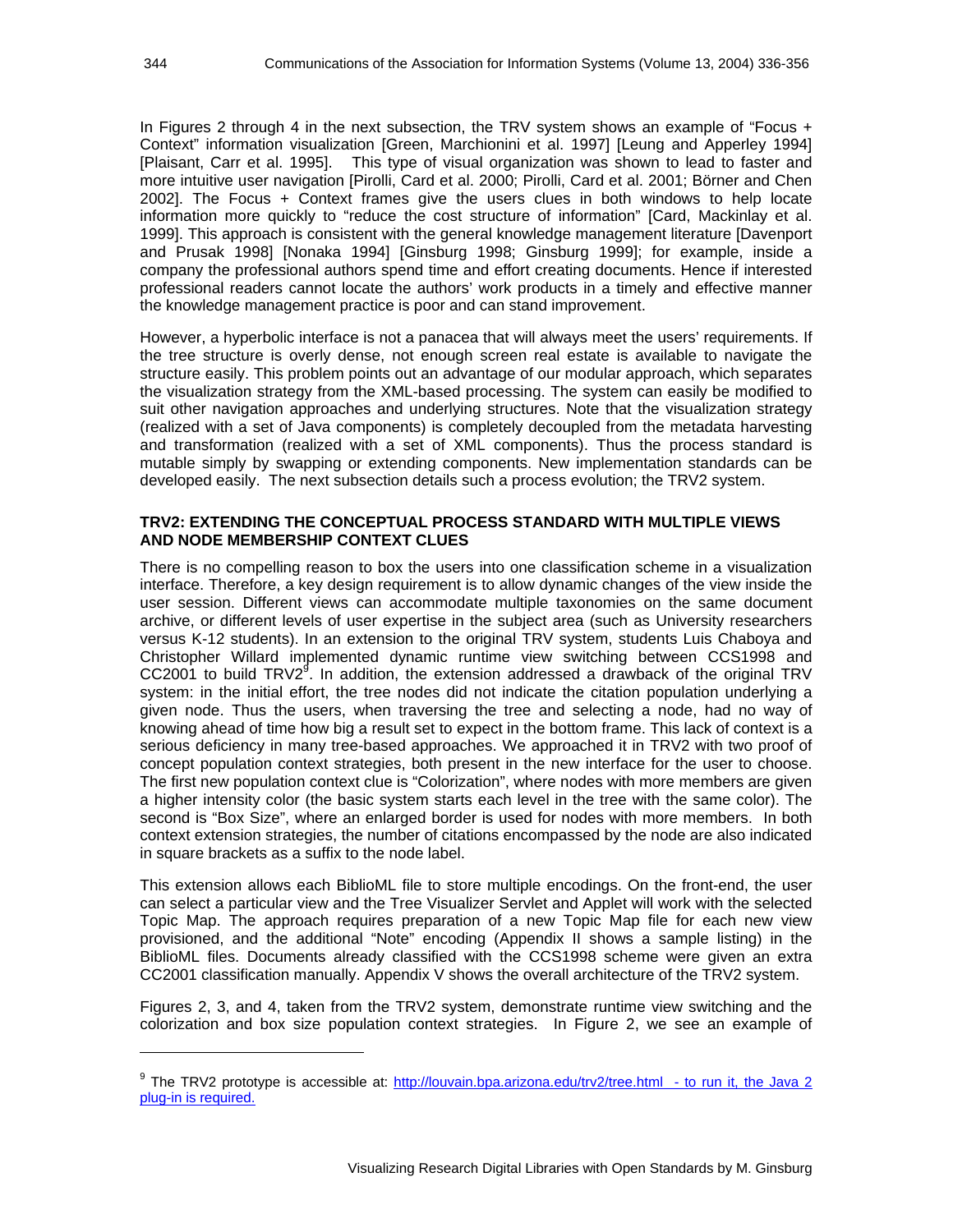Colorized Nodes to give membership context; with the standard ACM topic map being used to form the tree that we saw in the previous discussion.



#### Figure 2. Additional Context: ACM View Selected and Boxes Colorized to Indicate Node Membership

In Figure 3, we again use the ACM View, but this time we select the BoxSize Membership Size context strategy.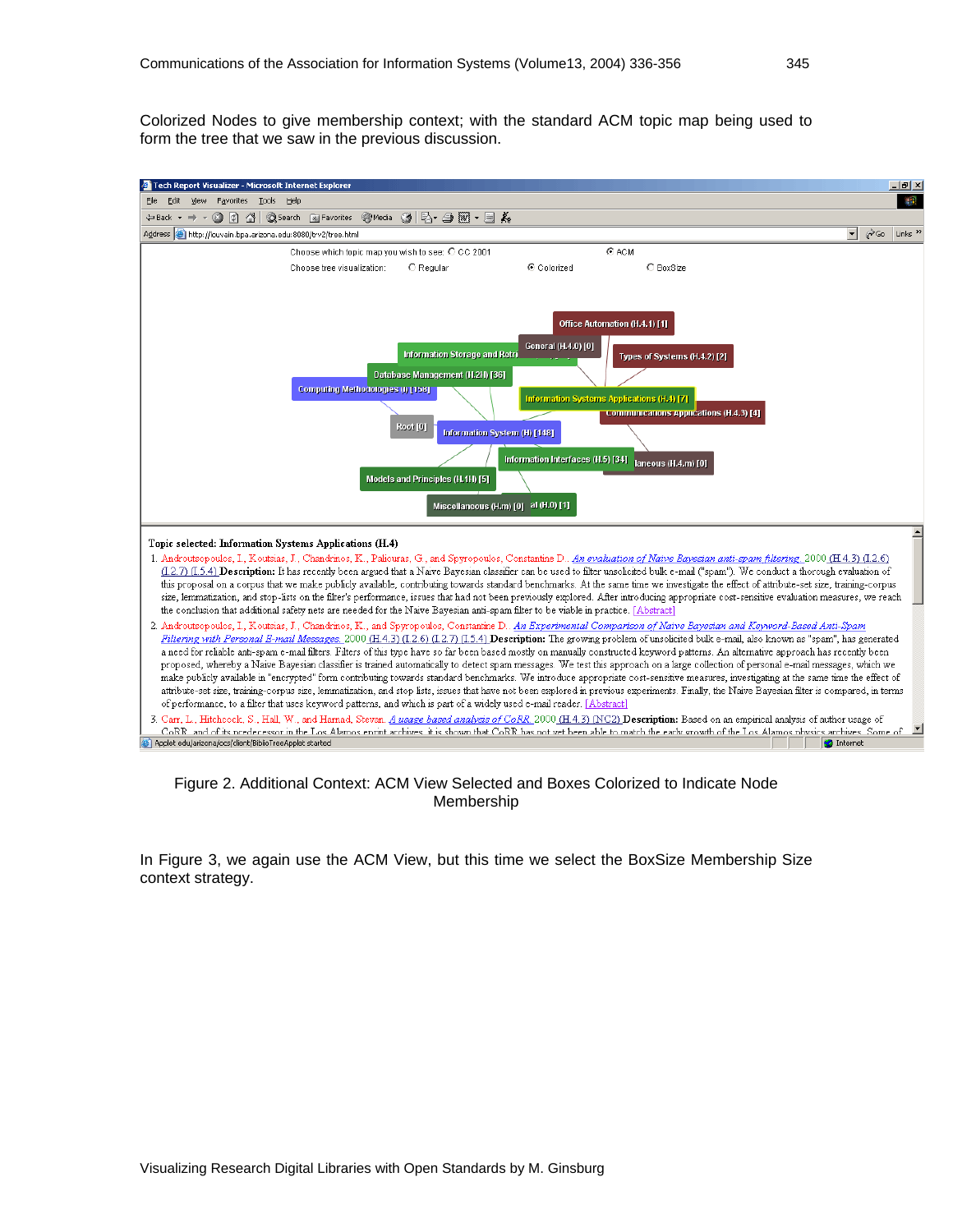

#### Figure 3: Additional Context: ACM View Selected and Box Border Size Varies to Indicate Node Membership

Figure 4 on the next page presents the user switching the view away from the ACM Topic Map and instead picking the CC2001 tree.

To sum up, the TRV is a reference implementation of a conceptual process standard – to remove the mystery of classification schemes from the user's perspective. The TRV2 extension allows view switching and provides additional membership node information via colorization or border size, to help the users expect a certain number of results before they actually click on a given node. As can be seen in Appendix I, the visualization strategies are decoupled from the metadata fetching and classification strategies for maximum flexibility – an indicated property of conceptual process standards.

#### **RELATED WORK IN SPECIALIZED DIGITAL LIBRARY VISUALIZATION: THE CITIDEL DL**

CITIDEL (http://www.citidel.org/?op=browse) also uses OAI-PMH to harvest metadata from conforming collections. CITIDEL passes the metadata to an interface which features tabs that allow view switching, and a tabular representation of each view rather than the TRV hyperbolic tree. A screenshot of the CITIDEL approach is presented in Figure 5. This implementation process standard of the same conceptual process standard uses Perl scripts to handle the user browse requests (e.g. Tab selections) and stores the classification information in a database (the TRV and TRV2 systems do not use a database). Thus different middleware components and different front-end components were used to create a different look and feel.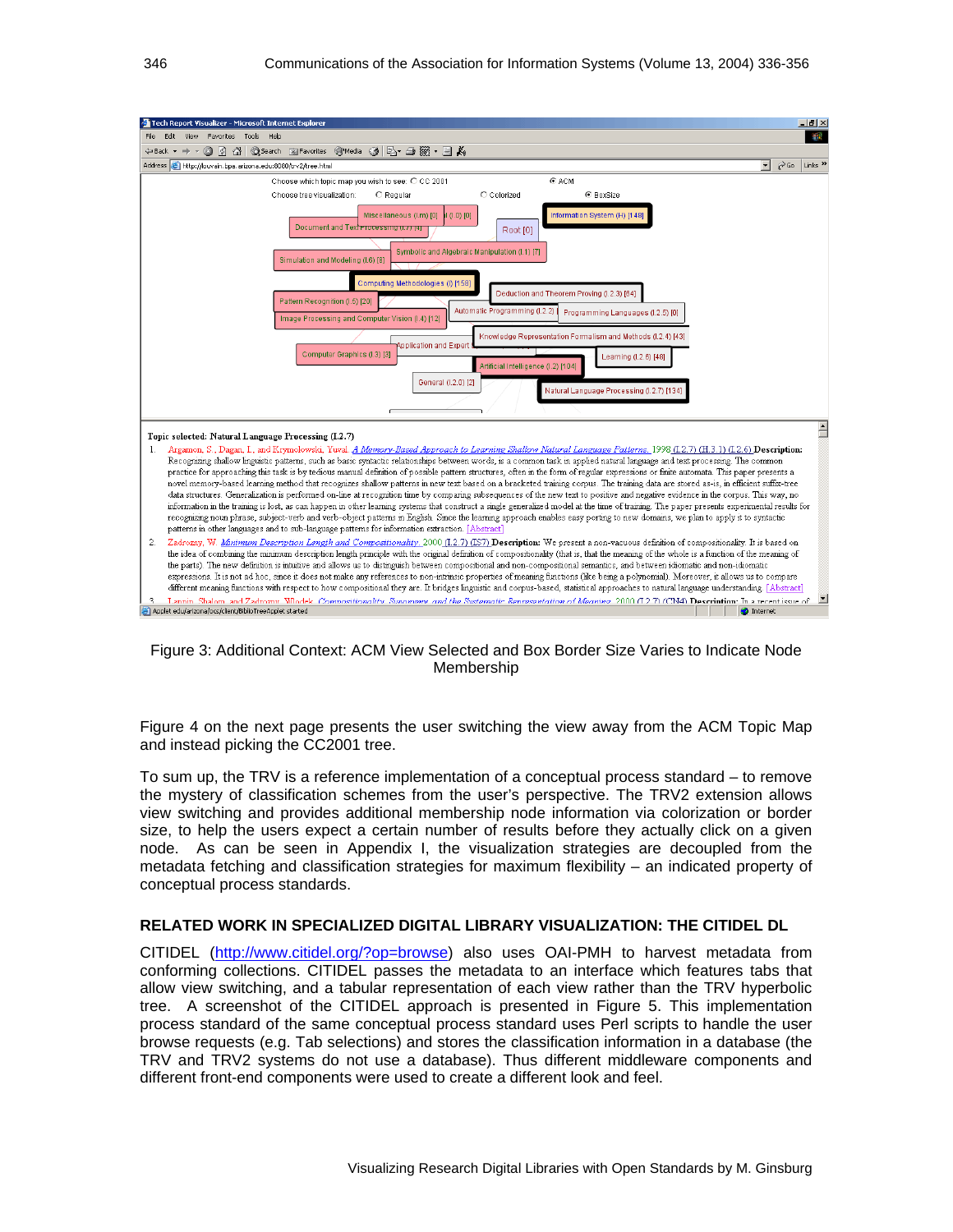

Figure 4: Switching the View: The CC2001 Tree is Visualized with Colorization Membership **Context** 



Figure 5: An Alternative Implementation Process Standard: CITIDEL's Metadata Visualization Strategy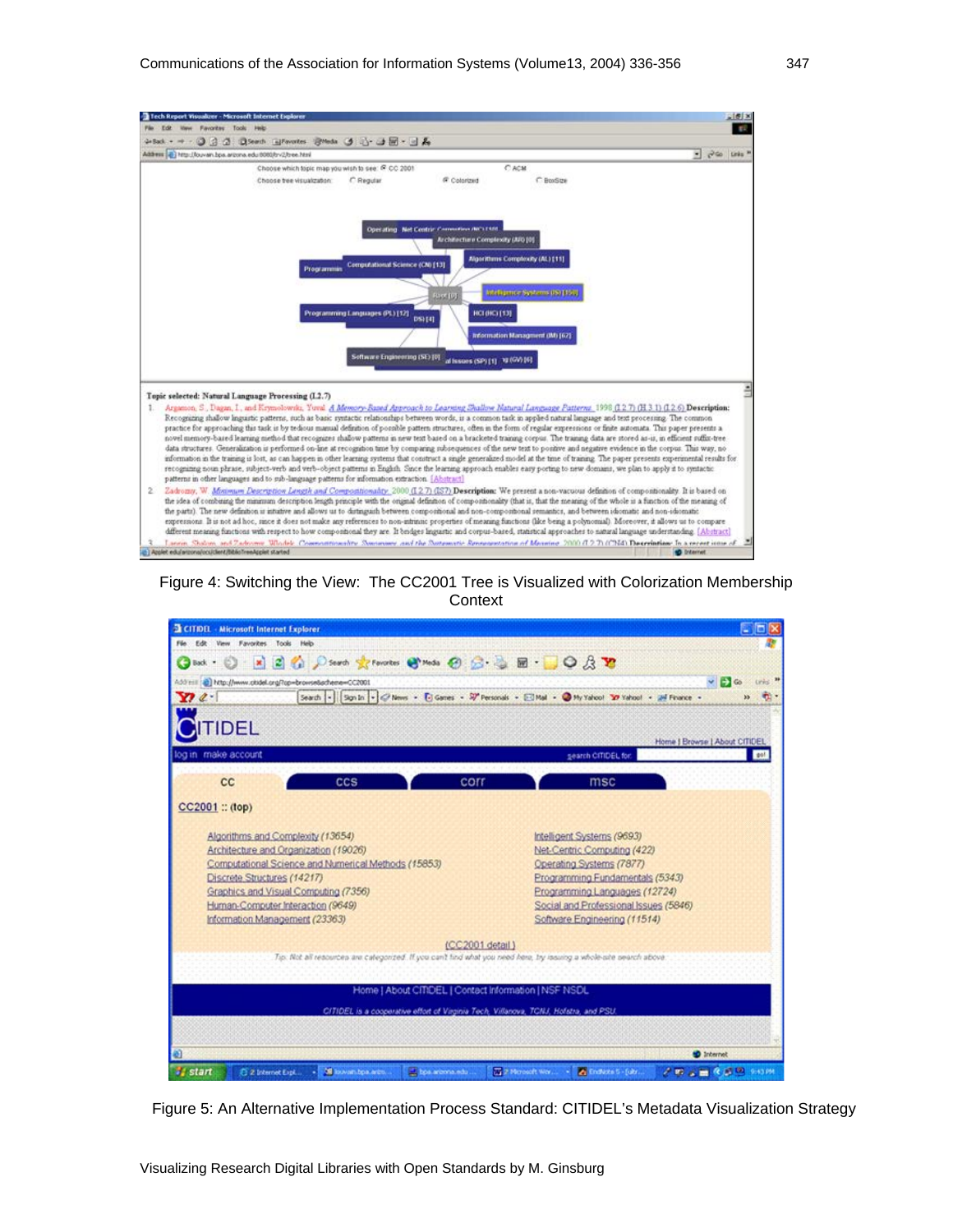#### **V. FUTURE PLANS AND CONCLUDING REMARKS**

#### **FUTURE PLANS**

Our first step will be to validate the TRV and TRV2 classification interfaces with usability studies. Referring to the bottom of Figure 1, the next step is a process standard to handle the situation of digital libraries that do not use classification metadata *a priori*. The construction of classification metadata (even if none exists) is essential to the realization of this effort. Since many repositories do not use the ACM classification scheme and others do not use any scheme at all, innovative techniques such as running index terms through classification engines will be required to present the articles effectively in an organized manner.

To classify documents into previously established hierarchies, a number of techniques are available. For example Chung and Clarke [2002] used HTML data and metadata to classify Web documents using such diverse algorithms as Naïve Bayes Classifiers [Mitchell 1997], Rocchio Feedback [Joachims 1997] and Support Vector Machines (SVM) [Joachims 2001]. In addition, a linear function categorizer shows promise [Wibowo and Williams 2002].

Categorization of large-scale DLs, such as the ACM DL, may require a relational database or other optimization techniques to ensure adequate performance as the system scales up. Note that we are not restricted to DLs; similar techniques can be applied to collections of articles that sit dormant in file system storage. This effort will require careful usability validation and subsequent iteration due to the danger of system misclassification.

#### **CONCLUSIONS**

We can summarize the progress described in this paper in knowledge management terms. Think of DLs as a collection of passive information atoms (articles) that represents potential knowledge flow between the authors and the readers. The reader, if he or she cannot locate the article due to navigation hindrances, will not see the information and knowledge transfer cannot occur. Using open standards to reduce the opacity of DL metadata coupled with the provision of a focus-andcontext interface provides a means to move around the DL at the high level of the metadata classification tree while seeing specific results at the same time.

Consider the case of the MIS researcher interacting with a DL visualization system. Two key knowledge transfer advantages are offered.

- 1. The researcher is exposed to more potential matches per unit time than in a conventional full-text or fielded-search DL, such as the ACM DL, that offers an awkward back-and-forth iteration to try and retry metadata queries.
- 2. The act of simply seeing the high-level overview of the domain, in this case MIS, already accomplishes knowledge transfer: the researcher gains an appreciation for the interrelationships of the topics in, for example, the ACM CCS1998 or the CC2001 classification scheme. This interaction reinforces the notion that the interface should provide a mechanism for learning [Pirolli, Card et al. 2000; Pirolli, Card et al. 2001]. Ongoing work with the system helps researchers learn standard MIS classification schema.

We also demonstrated another key property of an open-standards based DL visualization interface: flexibility. Because no single classification scheme can satisfy all audiences, it is important to allow specific audiences to select appropriate classification views. As we move forward to handle unclassified DLs, we should retain these properties and ensure the interface remains a flexible field of learning.

#### **ACKNOWLEDGMENTS**

We thank Britton Watson and Jeff Keippel who worked on the TRV prototype under the author's supervision as part of their MS degree requirements in the MIS Department at the University of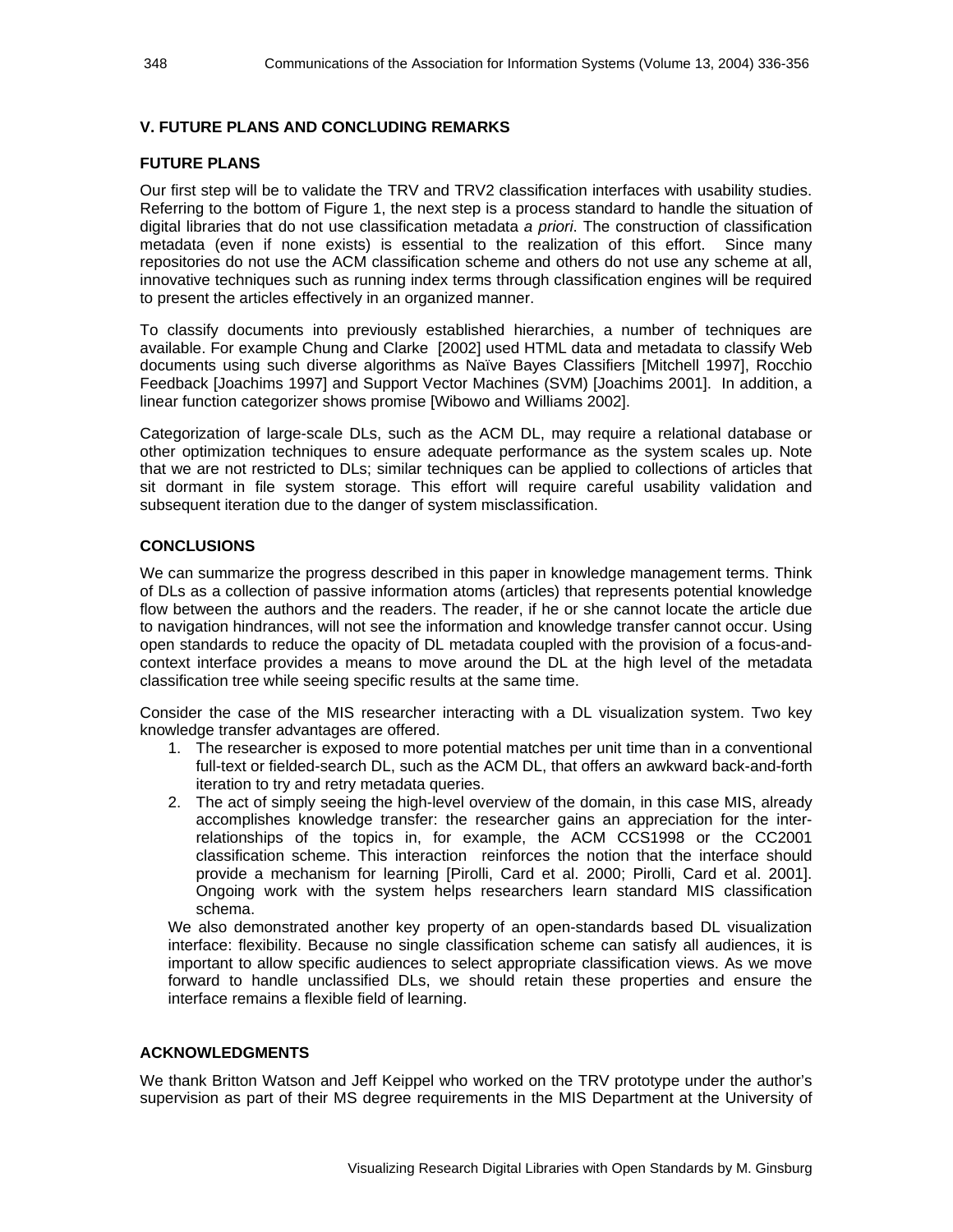Arizona in the Fall Term, 2002. Another MS student, Damien Daspit, was instrumental in integrating XML and Java components in the Open Citation System that formed a useful starting point for the TRV system. MS students Luis Chaboya and Chris Willard worked on the TRV2 extension in the Spring Term 2003

*Editor's Note*: This article was received on December 3, 2003 and was published on March 30, 2004.

#### **REFERENCES**

EDITOR'S NOTE: The following reference list contains the address of World Wide Web pages. Readers who have the ability to access the Web directly from their computer or are reading the paper on the Web, can gain direct access to these references. Readers are warned, however, that

1. these links existed as of the date of publication but are not guaranteed to be working thereafter.

2. the contents of Web pages may change over time. Where version information is provided in the References, different versions may not contain the information or the conclusions referenced.

3. the authors of the Web pages, not CAIS, are responsible for the accuracy of their content.

4. the author of this article, not CAIS, is responsible for the accuracy of the URL and version information.

Anonymous (1994). "UNIMARC Manual : Bibliographic Format 1994". http://www.ifla.org/VI/3/p1996-1/sectn1.htm (current 3/2003).

- Anonymous (2001). "XEvents: An Updated Events Syntax for XHTML™ and friends", W3C. http://www.w3.org/TR/2001/WD-xhtml-events-20010607/ Overview. Html (current 6/2003).
- Auillans, P. (2002). "Toward Topic Maps Processing and Visualization". Proceedings of the Sixth International Conference on Information Visualization, London, England.
- Banville, C., M. Landry, et al. (1989). "Can the Field of MIS be Disciplined?" *Communications of the ACM,* (32)1, pp. 48-60.
- Barki, H., S. Rivard, et al. (1988). "An Information Systems Keyword Classification Scheme." *MIS Quarterly* (12)2, pp. 298-311.
- Barki, H., S. Rivard, et al. (1993). "A Keyword Classification Scheme for IS Research Literature: An Update." *MIS Quarterly* (17)2, pp. 209-226.
- Bates, M. J. (1989). "The Design of Browsing and Berrypicking Techniques for the On-line Search Interface." *Online Review* (13)5, pp. 407-431.
- Beagle, D. (2003). "Visualizing Keyword Distribution Across Multidisciplinary C-Space." *D-Lib Magazine* (9)6.

Bodenreider, O. (2002). "Experiences in Visualizing and Navigating Biomedical Ontologies and Knowledge Bases". Intelligent Systems for Molecular BIology 2002, Edmonton, Canada.

Börner, K. and C. Chen (2002). "Visual Interfaces to Digital Libraries". Proceeding of the Second ACM/IEEE-CS Joint Conference on Digital libraries. New York: ACM Press.

Bray, T., J. Paoli et al., "Extensible Markup Language (XML) 1.0 (Third Edition)".

http://www.w3.org/TR/2004/REC-xml-20040204/ (current 03/27/2004).

- Bray, T., Hollander, D. and A. Layman. "Namespaces in XML". http://www.w3.org/TR/REC-xmlnames/ (current 03/27/2004).
- Breeding, M. (2002). "The Emergence of the Open Archives Initiative." *Information Today* (19)4, pg. 46.
- Card, S. K., J. D. Mackinlay, et al. (1999). *Information Visualization*. San Francisco, CA: Morgan Kaufmann.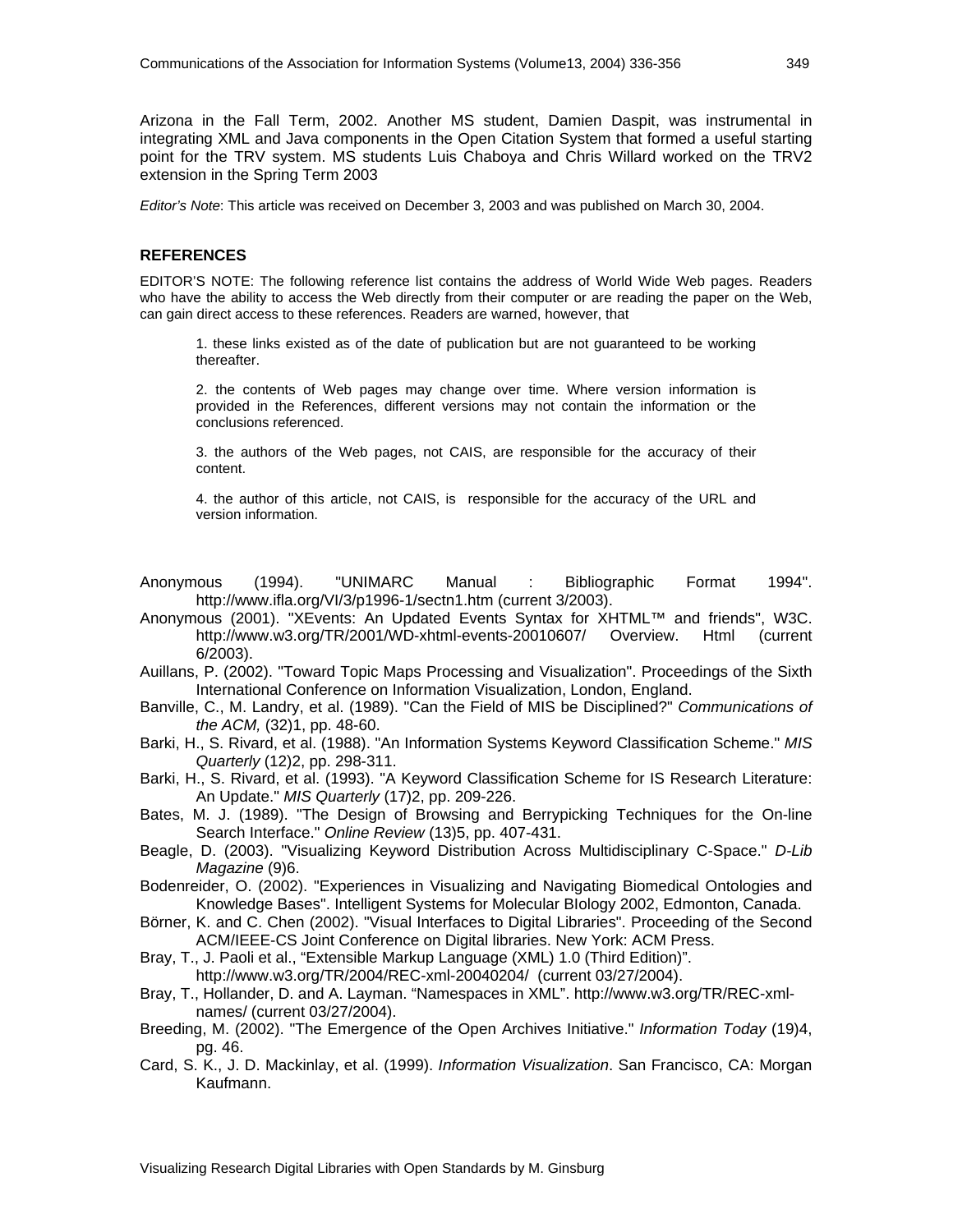- Cargill, C. F. (1989). *Information Technology Standardization: Theory, Process, and Organizations*. Bedford, MA: Digital Press.
- Chua, C. E. H., L. Cao, et al. (2002). "IS Bibliographic Repository (ISBIB): A Central Repository of Research Information for the IS Community". *Communications of the Association for Information Systems*. (8)27, pp. 392-412.
- Chung, C. and C. L. A. Clarke (2002). "Topic-Oriented Collaborative Crawling". Conference on Information and Knowledge Management (CIKM), McLean, VA.
- Chute, G. C., Y. Yang, et al. (1991). "Latent Semantic Indexing of Medical Diagnoses Using UMLS Semantic Structures". Proceedings, 15th SCAMC, Washington, DC.
- Clark, J. "XSL Transformations (XSLT)". http://www.w3.org/TR/xslt (current 03/27/2004).
- Clark, J. and S. DeRose."XML Path Language (XPath)." http://www.w3.org/TR/xpath (current 03/27/2004).
- Cole, T. W., T. G. Habing, et al. (2002). "Implementation of a Scholarly Information Portal Using Open Archives Initiative Metadata Harvesting Protocols. Interim Report to the Andrew W. Mellon Foundation", University of Illinois at Urbana-Champaign.
- Coulter, N., J. French, et al. (1998). "Computing Classification System 1998: Current Status and Future Maintenance Report of the CCS Update Committee." *Computing Reviews*.
- Cover, R. (2001). "BiblioML XML for UNIMARC Bibliographic Records". http://xml.coverpages.org/biblioML.html (current 04/01/2003).
- Culnan, M. J. (1987). "Mapping the Intellectual Structure of MIS, 1980-1985: A Co-Citation Analysis." *MIS Quarterly* (11)3, pp. 341-353.
- Culnan, M. J. and E. B. Swanson (1986). "Research in Management Information Systems, 1980- 1984: Points of Work and Reference." *MIS Quarterly* (10)3, pp. 289-302.
- Davenport, T. H. and L. Prusak (1998). *Working Knowledge: How Organizations Manage What They Know*. Boston, MA: Harvard Business School Press.
- Deerwester, S., S. T. Dumais, et al. (1990). "Indexing by Latent Semantic Analysis." *Journal of the American Society for Information Science* 41(6), pp. 391-407.
- Fox, E. A. and G. Marchionini (1998). "Toward a Worldwide Digital Library." *Communications of the ACM* (41)4, pp. 29-32.
- Ginsburg, M. (1998). "Annotate: A Knowledge Management Support System for Intranet Document Collections". PhD Dissertation, Information Systems Department, New York, NY: New York University,.
- Ginsburg, M. (2004). "Unified Citation Management and Visualization Using Open Standards: The Open Citation System." *International Journal of IT Standards and Standardization Research* (2)1, pp. 23-41.
- Ginsburg, M., A. Kambil (1999). "Annotate: A Knowledge Management Support System". HICSS-32, Hawaii, Los Alamitos, CA: IEEE Press.
- Green, S., G. Marchionini, et al. (1997). "Previews and overviews in digital libraries: Designing surrogates to support visual information seeking". College Park, MD, University of Maryland CS.
- Grosso, P., Maler, E., Marsh, J. and N. Walsh. "Xpointer Framework." http://www.w3.org/TR/xptrframework/ (current 03/27/2004).
- Hearst, M. A. (1999). "User Interfaces and Visualization". *Modern Information Retrieval*. Harlow, UK: Addison Wesley.
- Hill, L. L., G. Janée, et al. (1999). "Collection metadata solutions for digital library applications." *Journal of the American Society for Information Science* (50)13, pp. 1169-1181.
- Janée, G. and J. Frew (2002). "The ADEPT Digital Library Architecture". JCDL'02, Portland, OR, ACM.
- Joachims, T. (1997). "A Probabilistic Analysis of the Rocchio Algorithm with TFIDF for Text Classification". 14th International Conference on Machine Learning.
- Joachims, T. (2001). "A Statistical Learning Model of Text Classification for Support Vector Machines". 24th Annual Annual International ACM SIGIR Conference on Research and Development in Information Retrieval.
- Keippel, J. and B. Watson (2002). "Visualizing the Management Information Systems Field Using Digital Libraries". MS-MIS Thesis, MIS Department, University of Arizona, Tucson, AZ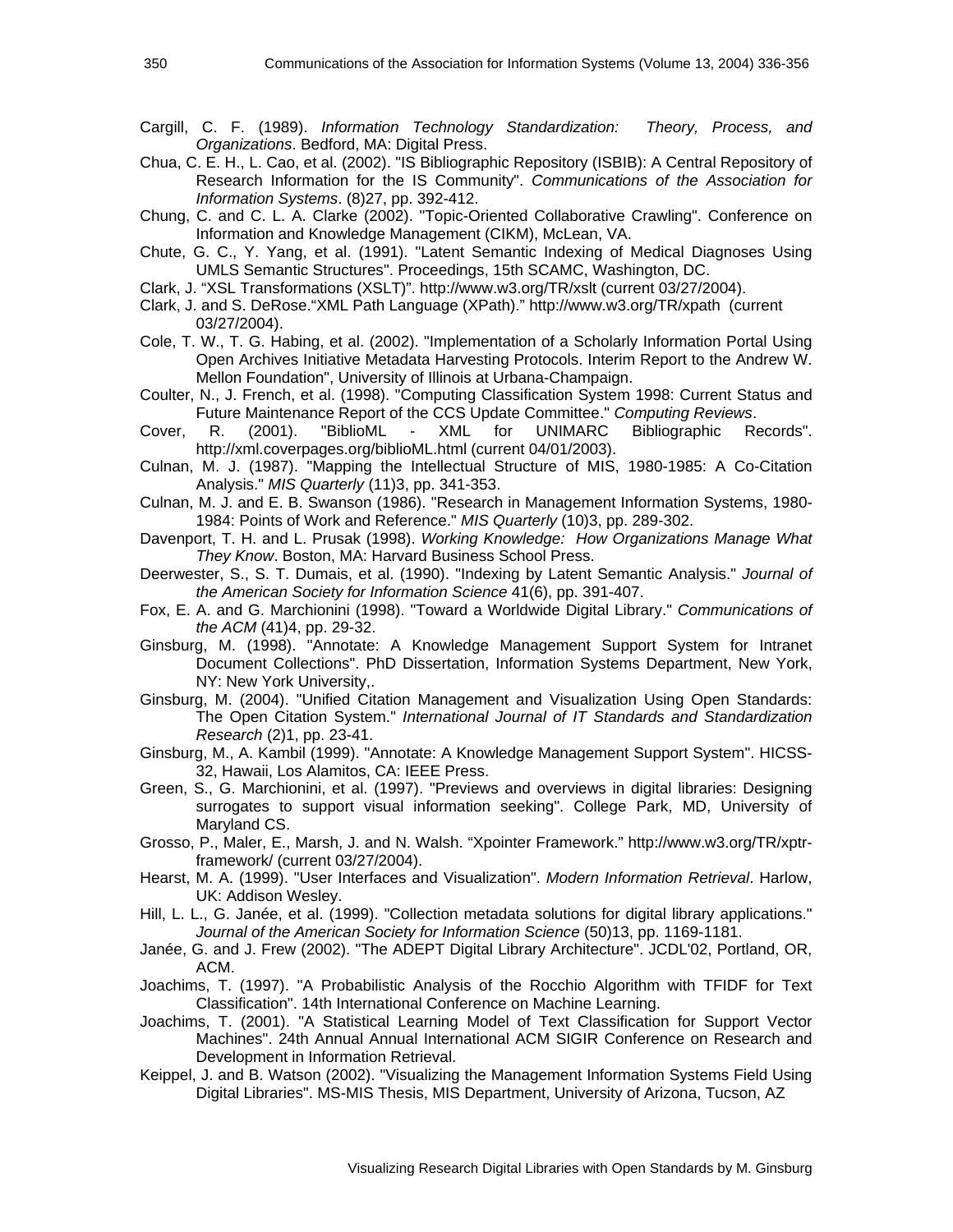http://monet.ecom.arizona.edu/msr/PROJECTS/20024/MP-09-02.doc (current 02/01/2004).

- Lagoze, C. and H. Van de Sompel (2001). "The Open Archives Initiative: Building a Low-barrier Interoperability Framework". Proceedings of the first ACM/IEEE-CS Joint Conference on Digital Libraries, pp. 54-62, New York: ACM Press.
- Leung, Y. K. and M. D. Apperley (1994). "A Review and Taxonomy of Distortion-oriented Presentation Techniques." *ACM Transactions on Computer-Human Interaction*(1)2, pp. 126-160.

Marsh, J. "XML Base". http://www.w3.org/TR/xmlbase/ (current 03/27/2004).

Mason, J. D. and e. al. (2000). "ISO/IEC 13250 Topic Maps", ISO/IEC JTC 1/SC34.

- McCarron, S., Pemberton, S. and T.V. Raman. "XML Events." http://www.w3.org/TR/xml-events/ (current 03/27/2004).
- Mitchell, T. (1997). *Machine Learning*, New York:McGraw Hill.
- Nonaka, I. (1994). "A Dynamic Theory of Organizational Knowledge Creation." *Organization Science* (5)1, pp. 14-37.
- Pirolli, P., S. K. Card, et al. (2000). "The Effect of Information Scent on Searching Information: Visualizations of Large Tree Structures". Proceedings of the Working Conference on Advanced Visual Interfaces, New York: ACM Press.
- Pirolli, P., S. K. Card, et al. (2001). "Visual Information Foraging in a Focus + Context Visualization." ACM Conference on Human Factors in Computing Systems, CHI Letters 3, pp. 506-513.
- Plaisant, C., D. Carr, et al. (1995). "Image-browser Taxonomy and Guidelines for Designers." *IEEE Software* (12)2, pp. 21-32.
- Sévigny, M. and M. Bottin (2000). "BiblioML Project" http://www.culture.fr/BiblioML/en/index.html (current 03/01/2003).
- Tennant, R. (2000). "Open Archives: A Key Convergence." *Library Journal* (125)3, pp. 122-123.
- Wibowo, W. and H. E. Williams (2002). "Strategies for Minimising Errors in Hierarchical Web Categorisation". Conference on Information and Knowledge Management (CIKM), McLean, VA.
- Yang, C. C., H. Chen, et al. (2003). "Visualization of Large Category Map for Internet Browsing." *Decision Support Systems* (35)1, pp. 89-102.

#### **APPENDIX I. LISTING OF A SAMPLE BIBLIOML RECORD WITH SINGLE ENCODING (CCS1998 CODE H.3.7)**

In the following listing, note how the ACM CCS98 code *H.3.7* is encoded in

<Note Type="SubjectAccess">xml/acm.xml#H.3.7</Note> </Notes>

(the "Type" attribute of the "Note" field near the bottom of the listing). We utilized the "Note" field as a miscellaneous storehouse to encode options used by the TRV system. The Note field is an XLink pointer to the H.3.7 node in the acm.xml XTM file which in turn can be parsed to obtain more information about the parent node H.3 and its parent node, H.

```
<?xml version="1.0" encoding="UTF-8"?> 
<BiblioRecord Language="eng"> 
<Meta> 
<CreationDate value="2002-06-24"/> 
<TransactionDate value="2002-06-24"/> 
<Status Value="n"/> 
<RecordType Value="a"/> 
<BibliographicLevel Value="a"/> 
<Origin> 
<Country>U.S.</Country>
```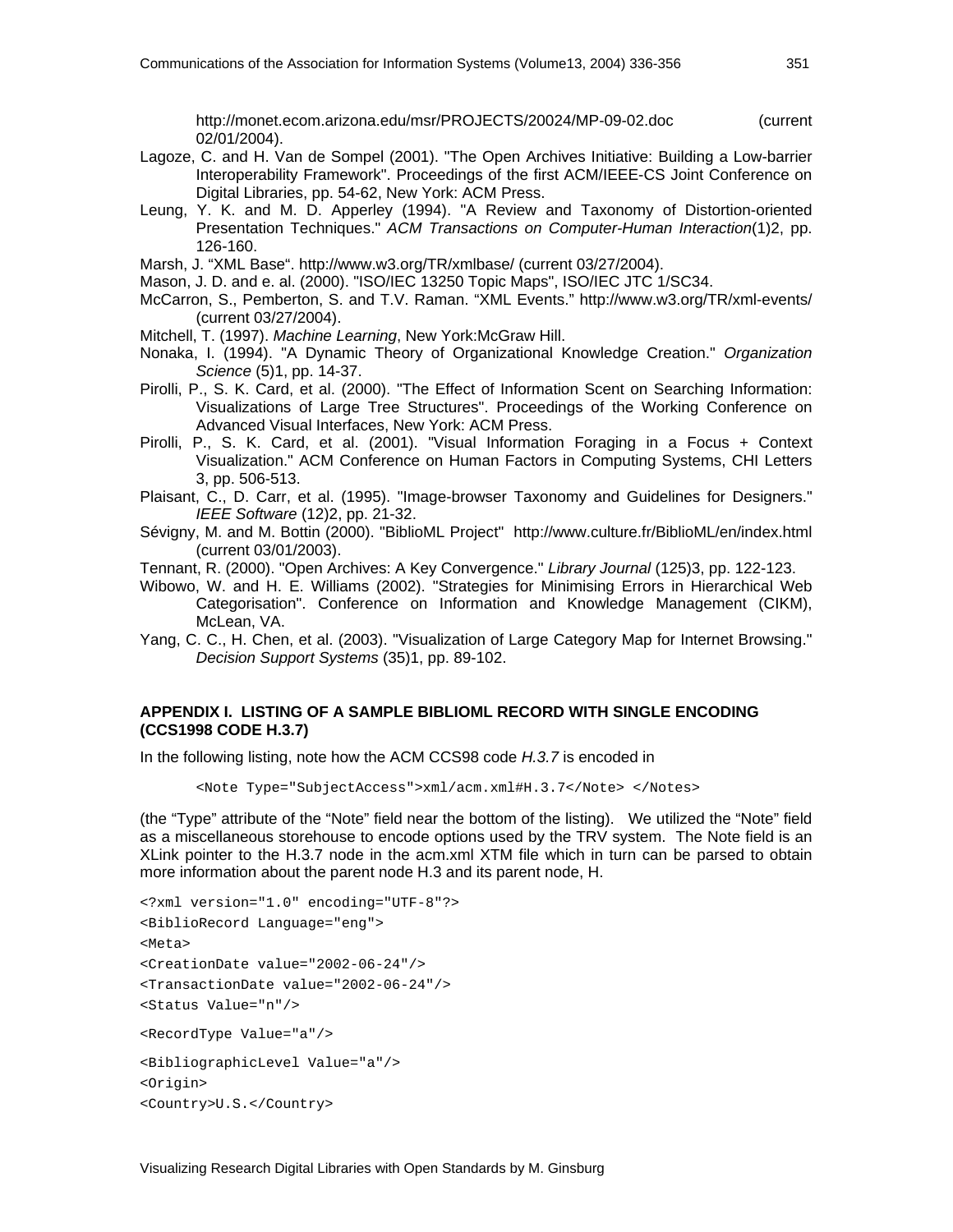```
<Agency>UA</Agency> 
<TransactionDate value="2002-06-24"/> 
</Origin> 
</Meta> 
<Description> 
<LanguageInfo> 
<Language Role="Document" Code=""/> 
</LanguageInfo> 
<TitleAndResponsibility> 
<Work> 
<TitleGroup> 
<Title>CoRR: A Computing Research Repository</Title> 
</TitleGroup> 
<Responsibility Type="Primary">Halpern, Joseph Y.</Responsibility> 
</Work> 
</TitleAndResponsibility> 
<PublicationGroup> 
<Publication> 
<Date>2000-05-03</Date> 
</Publication> 
</PublicationGroup> 
<ElectronicLocation>http://arXiv.org/abs/cs/0005003</ElectronicLocation> 
<PhysicalDescription> Discusses how CoRR was set up and some policy issues 
involved with setting up 
such a repository. 
</PhysicalDescription> 
</Description> 
<Notes> 
<Note Type="SubjectAccess">xml/acm.xml#H.3.7</Note> 
</Notes> 
</BiblioRecord>
```
#### **APPENDIX II. LISTING OF AN EXCERPT OF A BIBLIOML RECORD DEMONSTRATING MULTIPLE ENCODING. (TWO CCS1998 AND ONE CC2001 CLASSIFICATION)**

We used the "Note" field to load bibliographic citation with multiple classifications. This supports the TRV2 functionality of run-time classification view switching. The following example shows the XLINK references to the various XTM classification files.

<Notes>

<Note Type="SubjectAccess">xml/acm.xml#I.2.8</Note>

<Note Type="secondary">xml/acm.xml#I.6.5</Note>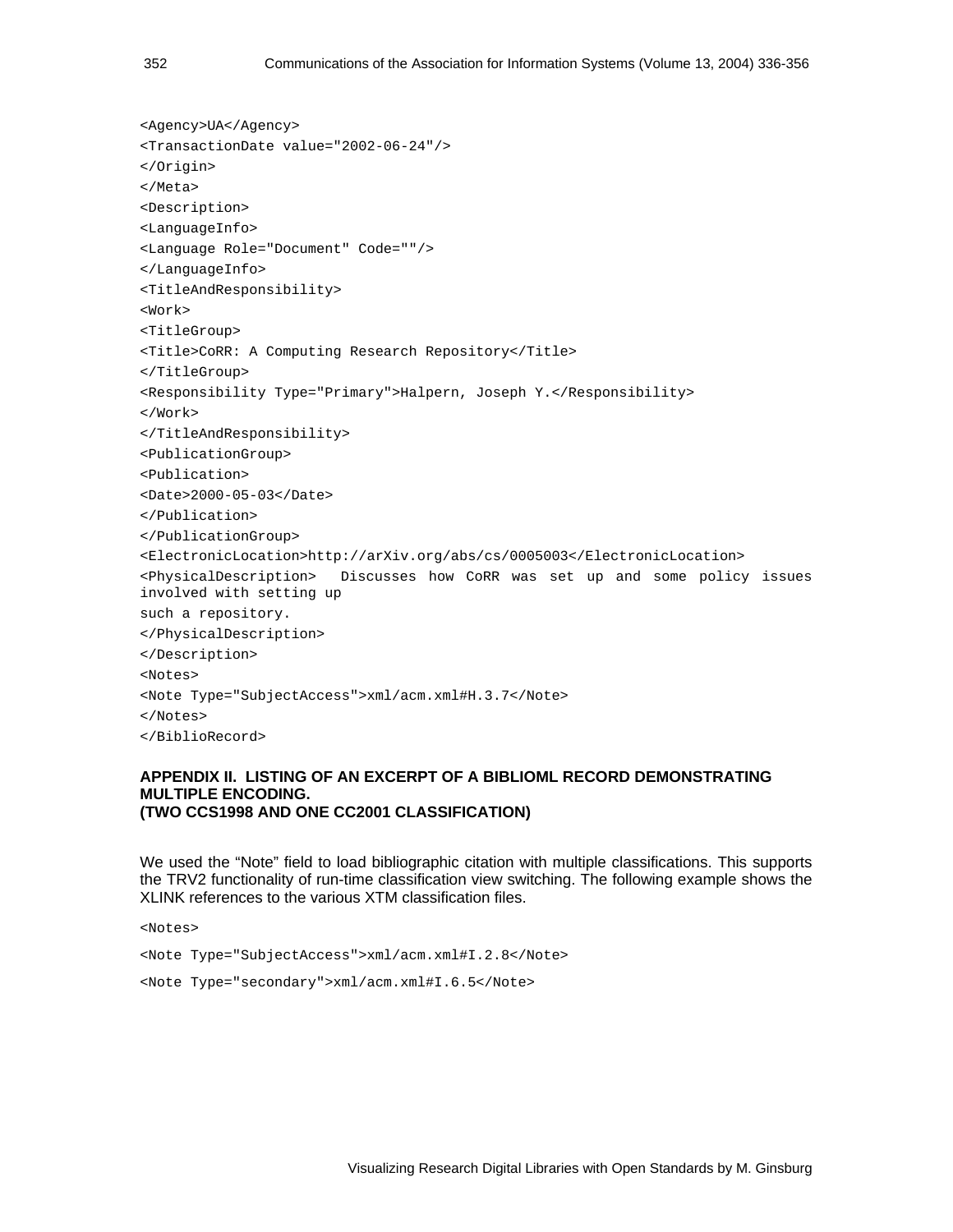<note type="descriptiveinformation">xml/cc2001.xml#pf3</note>

</Notes>

#### **APPENDIX III. LISTING OF AN EXCERPT OF THE ACM CCS1998 XML TOPIC MAP**

Our final listing shows an XML Topic Map (XTM) representation of the ACM CCS1998 tree. The two major nodes that we harvest from ArXiv in this project are "H" (Information Systems) and "I" (Computing Methodologies) as shown in this excerpt. This example also shows how sub-nodes, in this case H.1 (Models and Principles) and H.2 (Database Management) are encoded via XLink as children of H.

```
<?xml version="1.0" ?> 
<!DOCTYPE topicMap PUBLIC "-//TopicMaps.Org//DTD XML Topic Map (XTM) 1.0//EN" 
"xtm1.dtd"> 
<topicMap id="acm" xmlns="http://www.topicmaps.org/xtm/1.0/" 
xmlns:xlink="http://www.w3.org/1999/xlink"> 
          <topic id="H"> 
              <baseName> 
                    <baseNameString>Information Systems (H) 
                    </baseNameString> 
             </baseName> 
          </topic> 
          <topic id="I"> 
            <baseName> 
                <baseNameString>Computing Methodologies (I) 
                </baseNameString> 
             </baseName> 
          </topic> 
          <topic id="H.1"> 
                  <instanceOf> 
                           <topicRef xlink:href="#H" /> 
                   </instanceOf> 
             <baseName> 
                 <baseNameString>Models and Principles (H.1H) 
               </baseNameString> 
            </baseName> 
          </topic> 
          <topic id="H.2"> 
                  <instanceOf> 
                           <topicRef xlink:href="#H"/> 
                  </instanceOf> 
          <baseName> 
            <baseNameString>Database Management (H.2H) 
            </baseNameString> 
          </baseName> 
          </topic>
```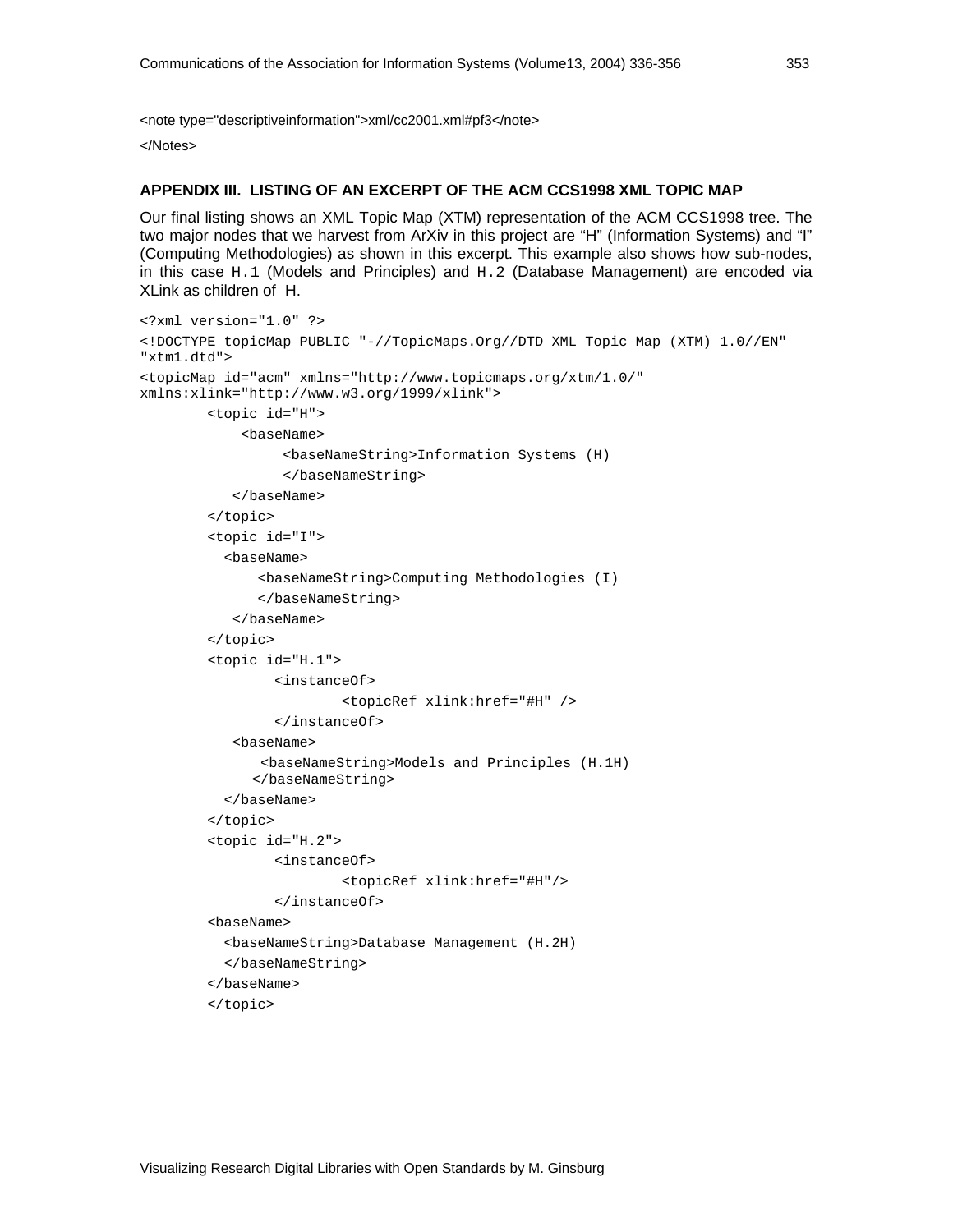#### **APPENDIX IV. XML TECHNOLOGIES USED IN THE TRV PROTOTYPE**

| <b>XML</b><br><b>Component</b> | What does it do?                                                            | <b>Type of Standard (Conceptual Product;</b><br><b>Implementation Product) and Source</b>                                                                   | How it was used in the TRV<br><b>Prototype</b>                                                |
|--------------------------------|-----------------------------------------------------------------------------|-------------------------------------------------------------------------------------------------------------------------------------------------------------|-----------------------------------------------------------------------------------------------|
| MinML2                         | A minimal XML parser<br>for small documents                                 | Implementation Product - UK commercial<br>venture                                                                                                           | To parse multiple small XML documents<br>for XTM                                              |
| Xerces                         | A reliable full-featured<br>parser                                          | Implementation Product - Apache                                                                                                                             | Used by DOM and SAX to extract topics<br>and to transform XML document from DC<br>to BiblioML |
| Xalan                          | XSLT processor for<br>transforming XML<br>documents into HTML               | Implementation Product - Apache                                                                                                                             | Used to convert XML documents to<br><b>HTML</b>                                               |
| <b>XTM</b>                     | XML definition and<br>interchange of Topic<br>Maps                          | Conceptual Product - an official ISO/IEC<br>standard                                                                                                        | Used to represent the ACM classification<br>tree for the Java applet hyperbolic<br>visualizer |
| <b>DOM</b>                     | Defines a programmatic<br>interface to process<br>smaller XML documents     | Conceptual Product - W3C                                                                                                                                    | Used to access and extract data from<br>smaller XML documents                                 |
| <b>SAX</b>                     | Defines a programmatic<br>interface to process<br>larger XML documents      | A de facto Conceptual Product; individually<br>developed by David Meggison and turned over<br>to the open source community.                                 | Used by the harvester program to<br>process the large OAI XML document                        |
| <b>JDOM</b>                    | Defines DOM and SAX<br>for JAVA programmers                                 | A de facto Implementation Product issued<br>under the Open Source Apache license;<br>invented by Brett McLaughlin and Jason Hunter<br>in the Spring of 2000 | Used in the ArXiv harvester program                                                           |
| XSL-FO                         | A language for<br>reformatting XML                                          | Conceptual Product - W3C                                                                                                                                    | Used by Xalan to format the HTML<br>document                                                  |
| <b>XSLT</b>                    | A language for<br>transforming XML                                          | Conceptual Product - W3C                                                                                                                                    | To convert Dublin Core to BiblioML                                                            |
| Xpath                          | An expression language<br>used by XSLT to refer to<br>parts of XML document | Conceptual Product - W3C                                                                                                                                    | Used in XSLT code                                                                             |
| <b>Xlink</b>                   | XML elements to create<br>and describe links<br>between resources.          | Conceptual Product - W3C                                                                                                                                    | Used in XTM Classification Tree to<br>define child-parent relationships.                      |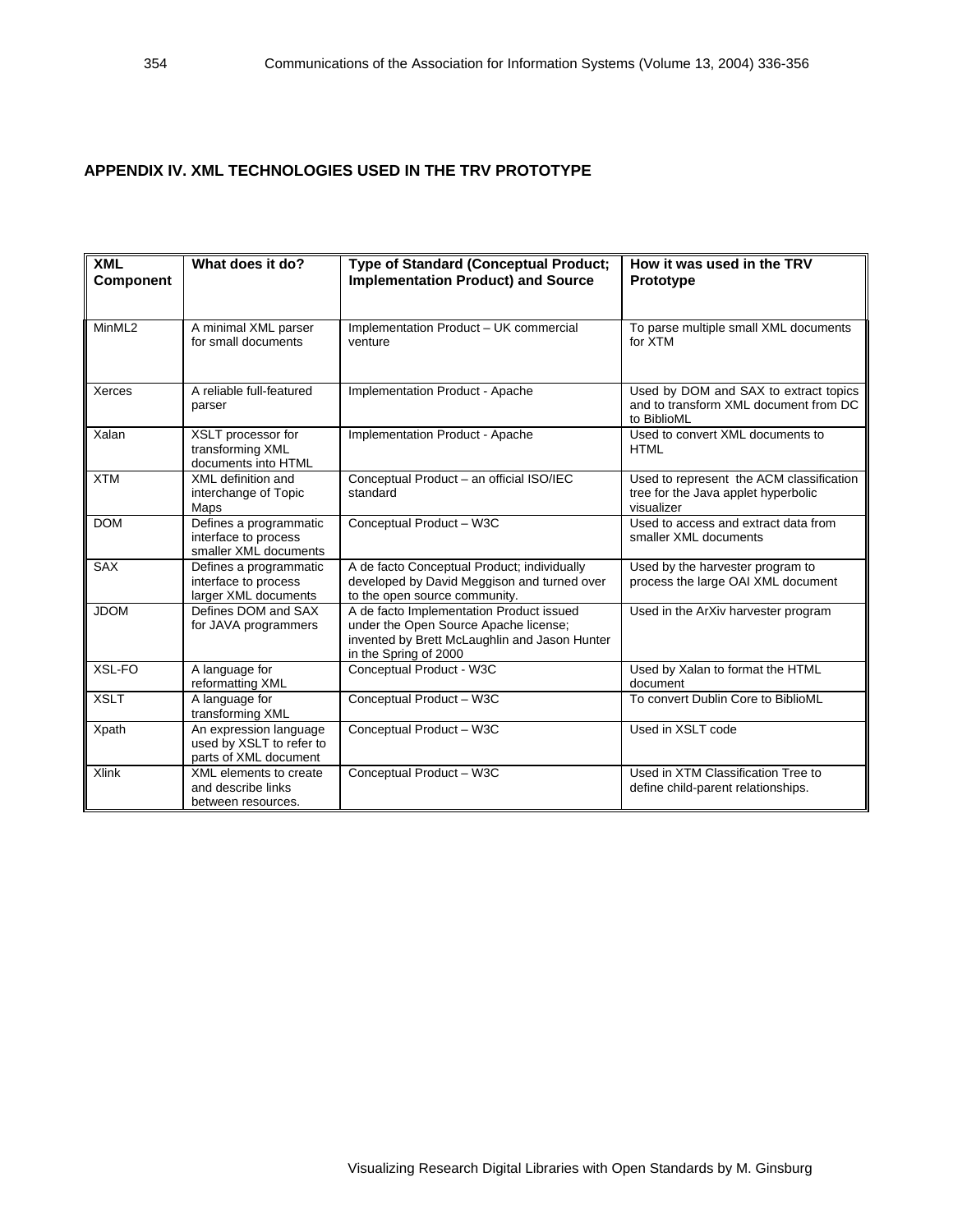

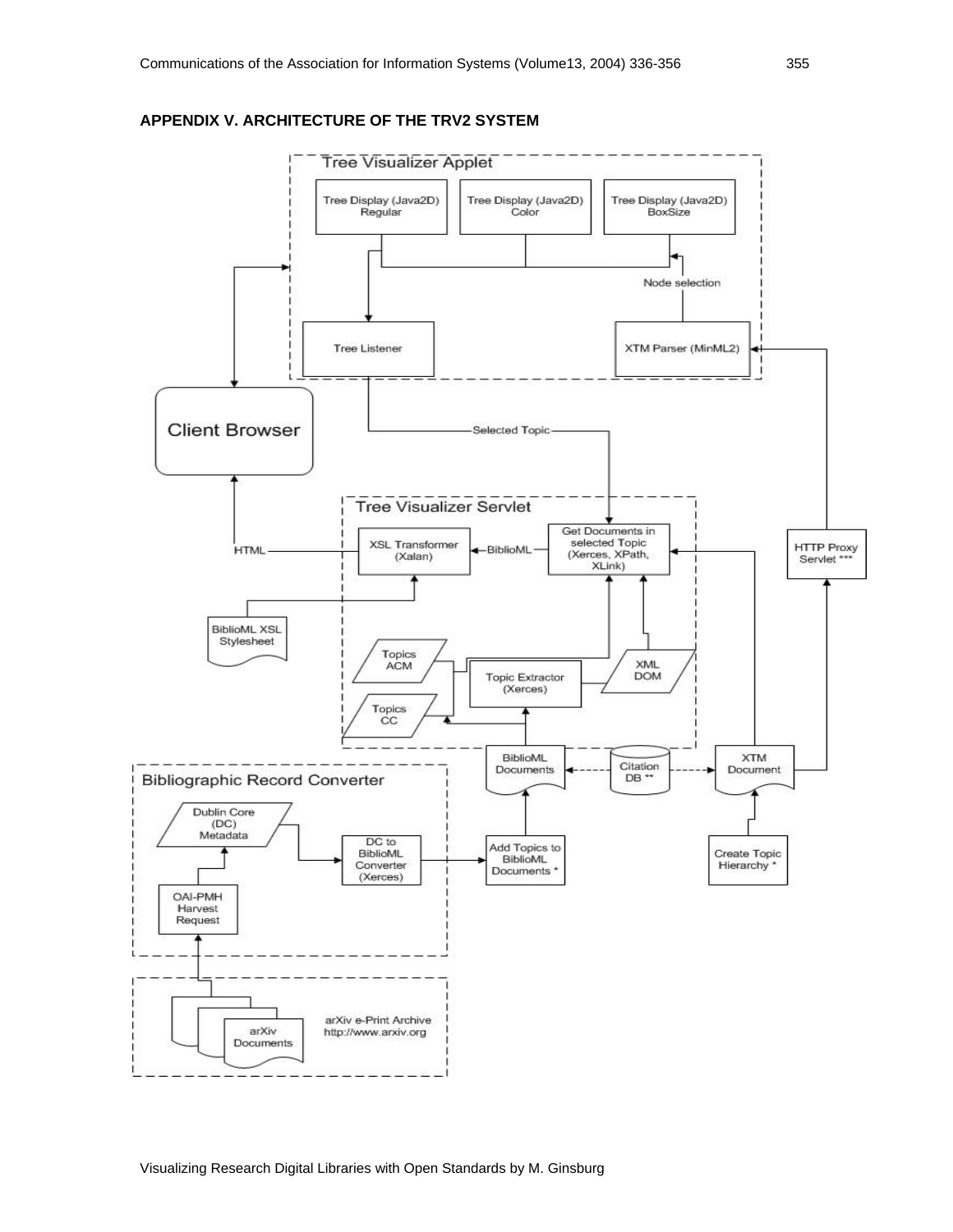#### **ABOUT THE AUTHOR**

**Mark Ginsburg** is Assistant Professor of MIS at the Eller College of Business, University of Arizona. His research interests are in the areas of collaborative computing, visualization of largescale digital libraries, socio-technical issues of virtual communities, and practical problems pertaining to document management, knowledge management, and e-business strategies. His research articles appear in Communications of ACM, J. CSCW, IEEE Computer, J. Autonomous Agents and Multi-Agent Systems, and Electronic Markets Journal. From 1994-6, he was the lead developer on the flagship EDGAR on the Internet project; the first large-scale dissemination of government data (corporate disclosure statements) to the general public. He is a member of IEEE, ACM, and SIGGROUP.

Copyright © 2004 by the Association for Information Systems. Permission to make digital or hard copies of all or part of this work for personal or classroom use is granted without fee provided that copies are not made or distributed for profit or commercial advantage and that copies bear this notice and full citation on the first page. Copyright for components of this work owned by others than the Association for Information Systems must be honored. Abstracting with credit is permitted. To copy otherwise, to republish, to post on servers, or to redistribute to lists requires prior specific permission and/or fee. Request permission to publish from: AIS Administrative Office, P.O. Box 2712 Atlanta, GA, 30301-2712 Attn: Reprints or via e-mail from ais@gsu.edu